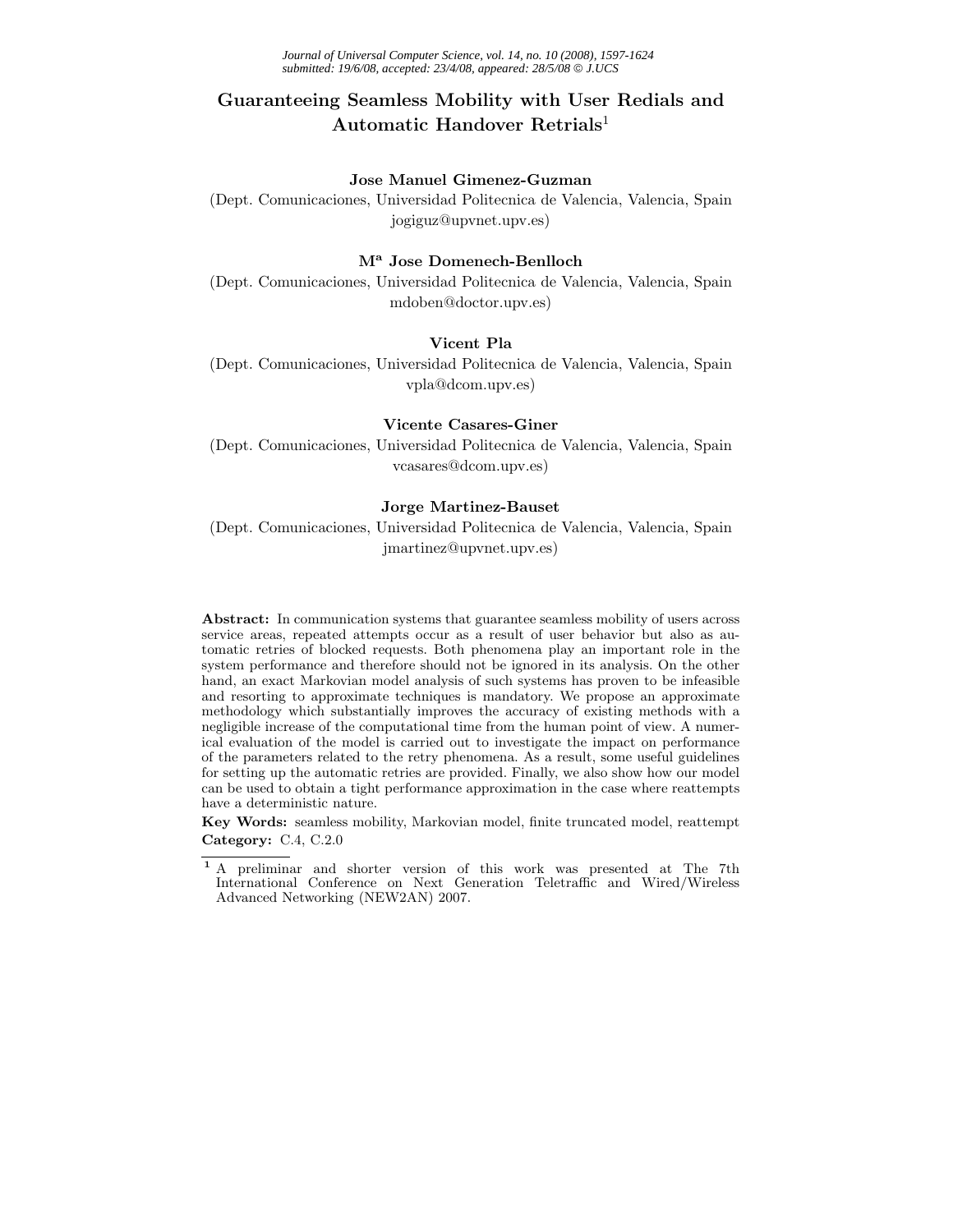### **1 Introduction**

The retrial phenomenon appears in multiple situations in telecommunications, computer networking as well as in many other fields. In this paper we focus our attention in a generic communication network that guarantees seamless mobility to its customers by means of a cellular architecture. In these type of networks, the network coverage area is divided into services areas, known as cells, and customers, even those with an active communication, move across different service areas of the network producing handovers. When a customer with an active communication moves from one cell to another a so-called *handover* procedure is executed to allocate the necessary resources in the new cell and release the unused resources in the former cell. Nowadays, perhaps the most widespread and popular example of this type of networks are the telephone cellular networks (2G and 3G) but the current perspective is that in a near future a variety of technologies fitting into this category will be in place, e.g. Mobile IP, IEEE 802.16 (commercially known as WiMAX), which has recently incorporated mobility into the standard [IEEE 802.16] and IEEE 802.20 [Bolton et al. 2007] (Mobile Broadband Wireless Access, MBWA).

The phenomenon of repeated attempts has been studied, at least, since the early 70's [Jonin and Sedol 1970]. However the scenario under study in those works is that of a classical telephone network where the effect of reattempts is due to the customer's behavior. In contrast, this paper deals with the case in which reattempts appear not only when a customer is blocked but also when a handover is blocked. In this paper we refer to the former as *redials* and to the latter as *(automatic) retrials* and to both types together as reattempts. Blocked handovers will be automatically retried until a reattempt succeeds or the user moves outside the handover area. In the former case the session will continue without the user noticing any disruption, while in the latter the session will be abruptly terminated. In contrast, persistence of redials depends on the user patience and an eventual abandonment results in session setup failure. Another difference is that the maximum number of unsuccessful automatic retrials in a row has a distribution, which is generally deterministic [Onur et al. 2002], set by the network operator while redials are affected by the randomness of human behavior. In general, blocking a new session setup is considered to be less harmful than blocking a handover attempt. When the session under consideration is of streaming type, blocking a handover produces an abrupt termination of the ongoing session, which results more annoying from the user perspective than delaying the initiation of a new session. In the case of an elastic traffic session [Bonald and Roberts 2003] the effect of tearing down a session is even worse, as the amount of information transmitted so far is rendered completely useless. Therefore, both types of reattempts have different characteristics and should receive different priority by the admission controller, and as a conse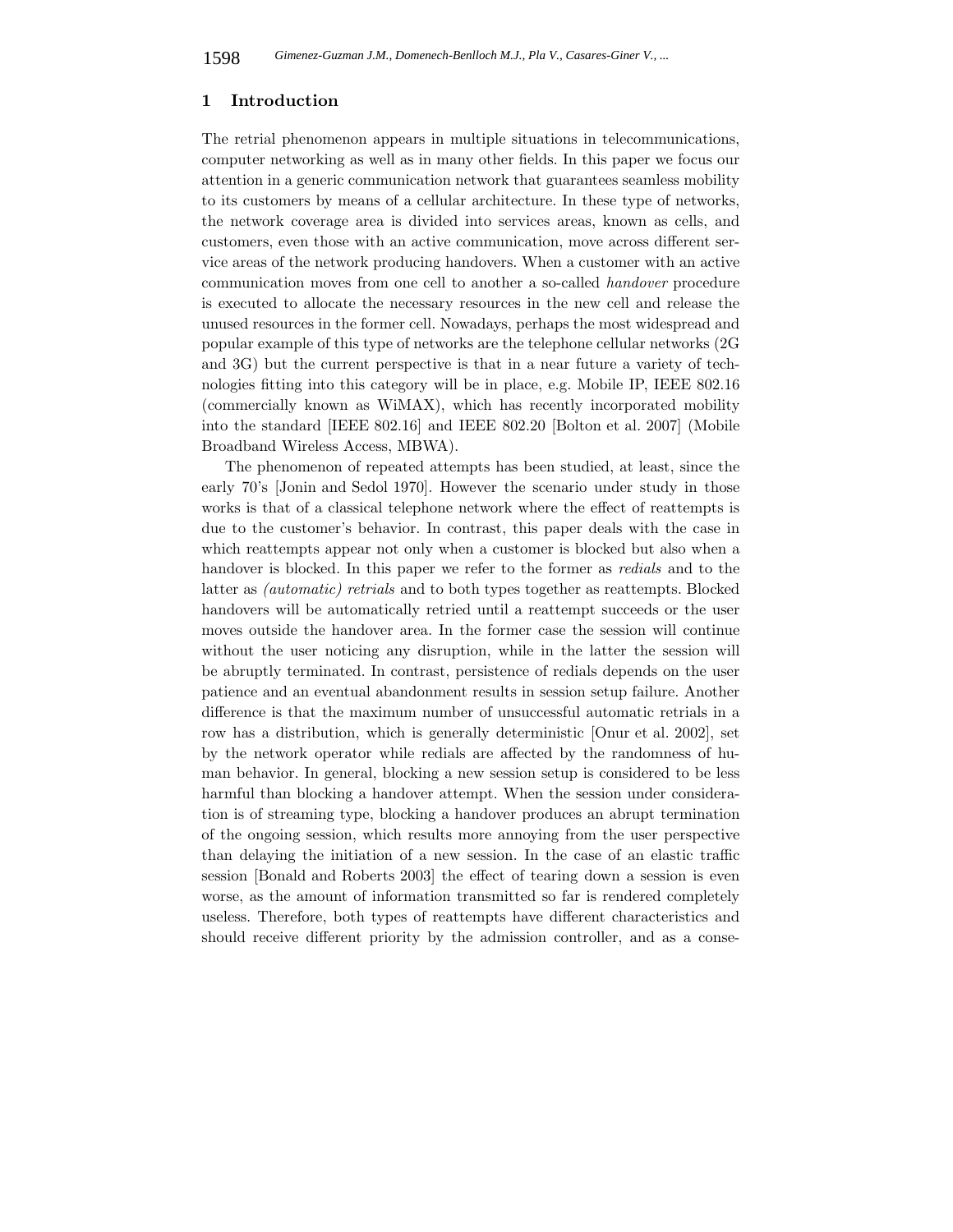quence two separate reattempt pools have to be considered in the analysis of the system.

Although not all the aforementioned technologies include the automatic retrial in their technical specifications, we believe it is an option worth considering in both standardization and network deployment as it reduces considerably the abrupt termination of ongoing sessions. An example of technology that enables automatic handover retrials is GSM. In this paper we give some tools and guidelines for configuring the automatic retrials properly.

To the best of our knowledge, the first and only paper that has considered the effect on network performance of both types of reattempts (retrials and redials) is [Onur et al. 2002]. The mathematical model of the system is of the type of the multiserver retrial queue, for which it is known that an analytical solution is not available [Artalejo and Pozo 2002] and one must resort to approximate models. Among the approximate models for the multiserver retrial queue those based on a generalized truncation [Artalejo and Pozo 2002, Falin 1983, Neuts and Rao 1990] offer a good tradeoff between precision an computational complexity. Unfortunately, in our case a generalized truncation approach cannot be applied since there are two different reattempt orbits (and consequently an infinite and non-homogeneous state space in two dimensions) and therefore we are forced to use an approximation based on finite truncated models, which is expected to be less accurate than generalized truncated models [Artalejo and Pozo 2002]. This type of approximation has already been employed in the context of cellular networks. Marsan et al. [Marsan et al. 2001] consider a cellular network with only customer retrials and propose an approximate technique for its analysis. In [Domenech et al. 2005] a generalization of the approximate method in [Marsan et al. 2001] is proposed for a system with only a single retrial orbit showing a substantial improvement in the accuracy at the expense of an acceptable increase of the computational cost. This paper is based on [Gimenez et al. 2007] where we extend the approximation technique of [Domenech et al. 2005] to a system with two different reattempt orbits (redials and retrials) in a preliminary way. The main additional contributions of this paper are three-fold. First, we discuss the difficulty to solve the system model under study and the subsequent necessity of using approximate models. The method we propose is explained in detail. Second, we make a more in depth performance evaluation of the configuration of the automatic retrials. Moreover, we now consider additional and more general statistical distributions for the time between consecutive reattempts. Third, we carry out a performance evaluation of the impact that redials have on the system performance, which is not considered in [Gimenez et al. 2007].

As a result of the study we show the importance of considering reattempts in the dimensioning process of communication networks. We also give some guide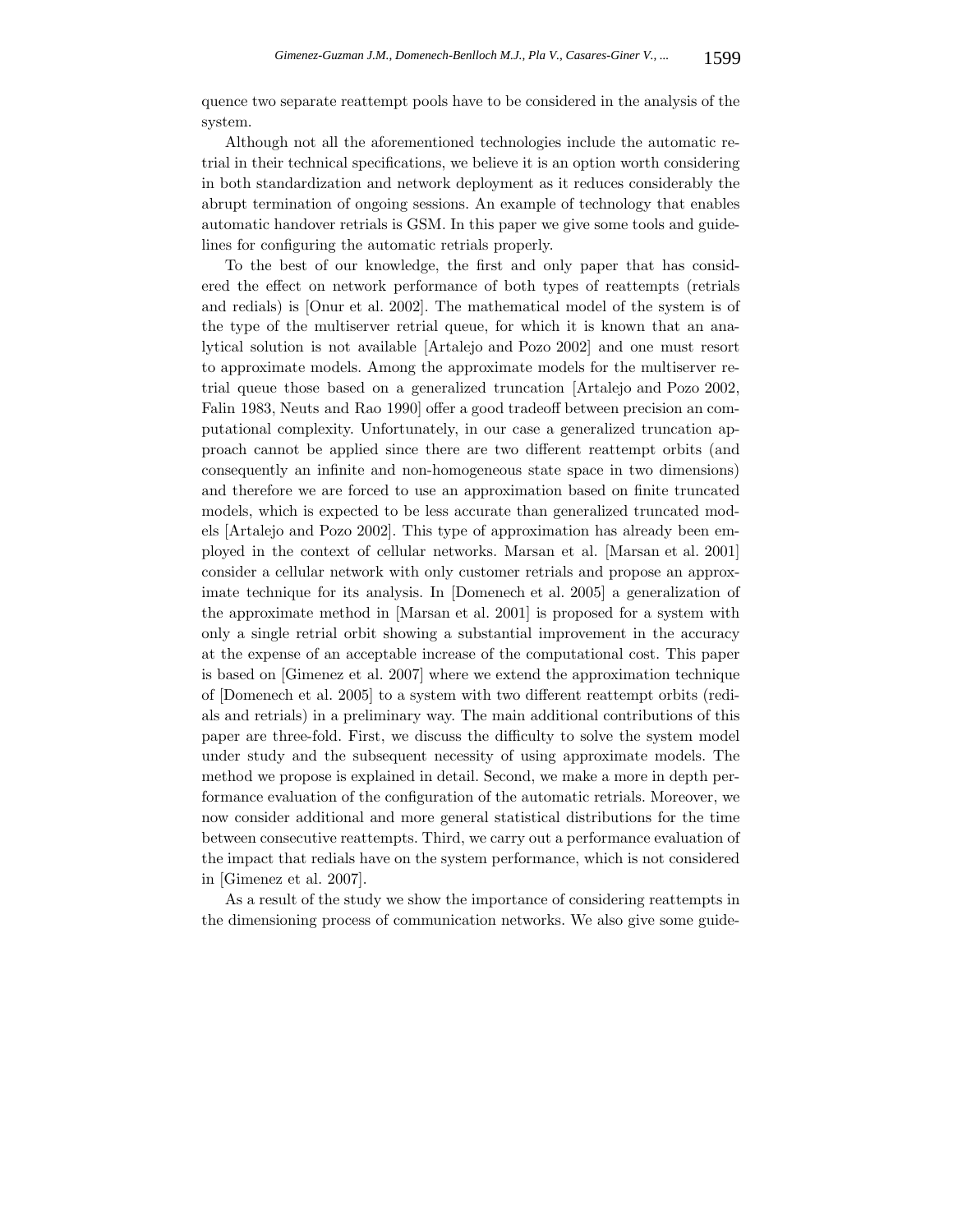lines for setting up the automatic handover retrial capability. To the best of our knowledge all previous performance analysis of cellular systems with retrials [Marsan et al. 2001, Tran-Gia and Mandjes 1997, Domenech et al. 2005] assumed that the maximum number of retrials is geometrically distributed and the time between consecutive reattempts is exponentially distributed. In this paper we have considered other statistical distributions for the time between reattempts, using deterministic, erlangian and hyperexponential distributions. Additionally, we propose an accurate approximation method to analyze the performance of a system when the maximum number of automatic retrials takes a fixed value.

The rest of the paper is structured as follows. [Section 2] describes the system under study, while [Section 3] discusses the system model and the analysis methodology. In [Section 4] the numerical analysis of the impact of retrials/redials is carried out. Final remarks and a summary of results are provided in [Section 5].

#### **2 System description**

We consider a system with  $C$  resource units, being the physical meaning of a unit of resources dependent on the specific technological implementation. Although the solution can be extended to multiservice systems increasing the mathematical complexity, we have considered only one service. More specifically, we consider an application that uses the conversational bearer service like a voice session, although it could be extended to an elastic traffic session. Moreover, and without loss of generality, we consider that each user occupies one resource unit. As shown in [Fig. 1] there are two arrival streams: the first one represents new sessions and the second one handovers from adjacent service areas. Both arrivals are considered Poisson processes with rates  $\lambda_n$  and  $\lambda_h$  respectively, being  $\lambda = \lambda_n + \lambda_h$ . For determining the value of  $\lambda_h$  we consider that the incoming handover stream is equal to the outgoing handover stream, due to the system homogeneity [Marsan et al. 1999]. For the sake of mathematical tractability, the session duration and the residence time are exponentially distributed with rates  $\mu_s$  and  $\mu_r$ , respectively. Hence, the channel holding time is also exponentially distributed with rate  $\mu = \mu_r + \mu_s$  and the mean number of handovers per session when the number of resources is infinite is  $N_H = \mu_r/\mu_s$ . Note that, in order to keep the analytical model tractable, we have considered exponential distributions for all the rv that describe time magnitudes. While for some of the involved rv the statistical features may not be properly captured by an exponential distribution, when it comes to the impact on the performance parameters of interest the exponential approximation is shown to be reasonable in a wide range of scenarios [Orlik and Rappaport 2001, Khan and Zeghlache 1997].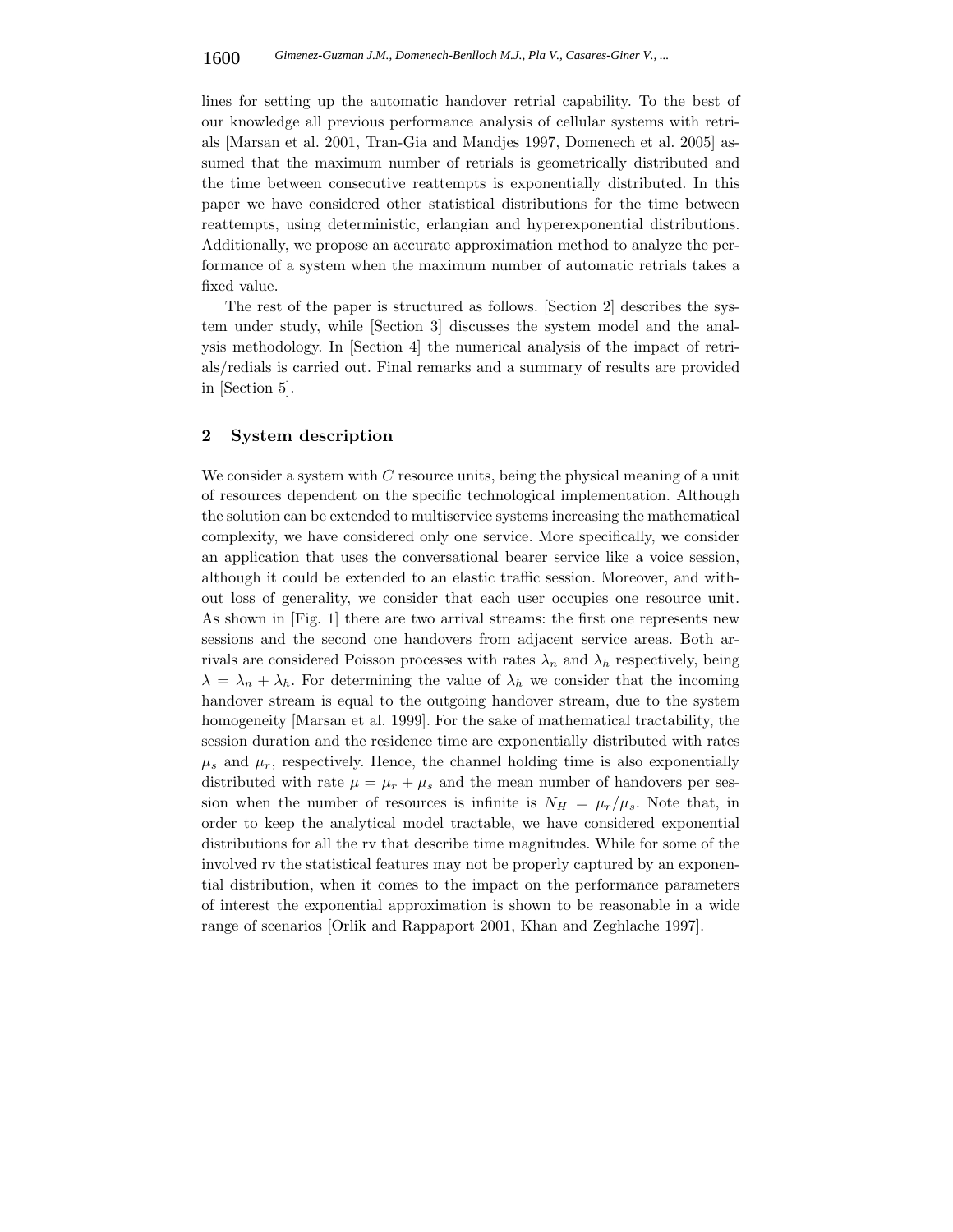

**Figure 1:** System model.

Since the loss of a handover request or a retrial is less desirable than the loss of a new session setup or a redial, we must include any kind of admission control policy to guarentee a certain degree of Quality of Service (QoS). The most widespread technique is to reserve some resources to highest priority flows, being in our case handovers and their associated automatic retrials. This technique can be generalized including a fractional reservation, and then, is called Fractional Guard Channel (FGC) admission control policy. The FGC policy is characterized by only one parameter  $t$  ( $0 \le t \le C$ ). New sessions and redials are accepted with probability 1 when there are less than  $L = |t|$  resources being used and with probability  $f = t - L$ , when there are exactly L resources in use. If there are more than L busy resources, new sessions and redials are no longer accepted. Handovers and automatic retrials are only rejected when the system is completely occupied. Note that to analyze a system in which there is not an admission control algorithm we must make  $t = C$ .

When an incoming new session is blocked, according to [Fig. 1], it joins the redial orbit with probability  $(1 - P_{in}^1)$  or leaves the system with probability  $P_{in}^1$ . If a redial is not successful, the session returns to the redial orbit with probability  $(1-P_{in})$ , redialing after an exponentially distributed time with rate  $\mu_{red}$ . Redials are able to access to the same resources as the new sessions.

Similarly,  $P_{ih}^1$ ,  $P_{ih}$  and  $\mu_{ret}$  are the analogous parameters for automatic retrials. Making  $P_{ih}^1 = 0$ , at least one retrial will be performed. In that case, if the system were so loaded that the probability of a successful retrial could be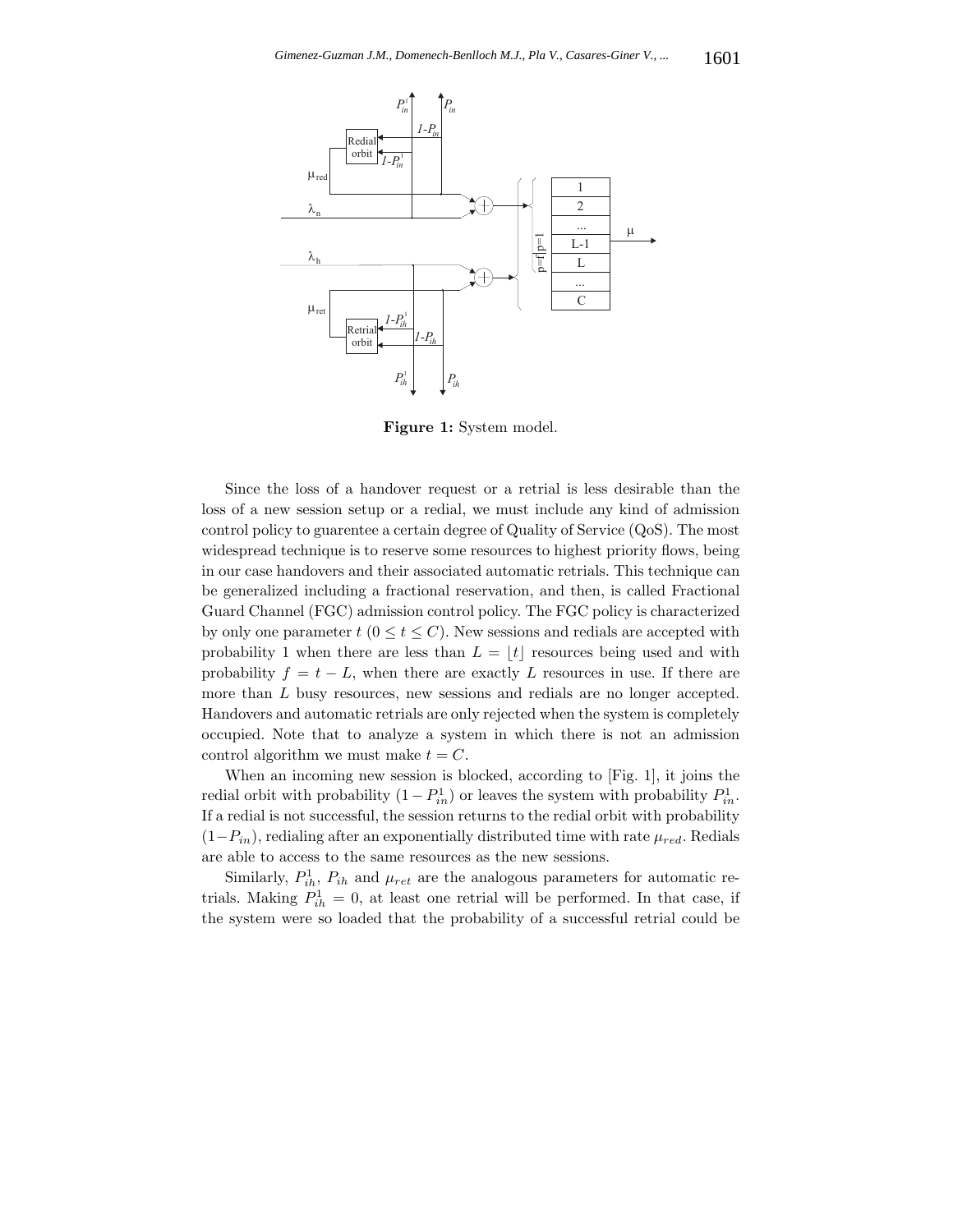| Transition                                | Condition<br>Rate   |                              |
|-------------------------------------------|---------------------|------------------------------|
| $(k, m, s) \rightarrow (k+1, m, s)$       | $0 \leq k \leq L-1$ | $\lambda$                    |
|                                           | $k = L$             | $\lambda_h + f\lambda_n$     |
|                                           | $L < k \leq C$      | $\lambda_h$                  |
| $(k, m, s) \rightarrow (k + 1, m, s - 1)$ | $0 \leq k \leq C-1$ | $s\mu_{ret}$                 |
| $(k, m, s) \rightarrow (k, m, s - 1)$     | $k = C$             | $s\mu_{ret}P_{ih}$           |
| $(k, m, s) \rightarrow (k + 1, m - 1, s)$ | $0 \leq k \leq L-1$ | $m\mu_{red}$                 |
|                                           | $k = L$             | $m\mu_{red}f$                |
| $(k, m, s) \rightarrow (k, m-1, s)$       | $k = L$             | $m\mu_{red}(1-f)P_{in}$      |
|                                           | $L < k \leq C$      | $m\mu_{red}P_{in}$           |
| $(k, m, s) \rightarrow (k-1, m, s)$       | $1 \leq k \leq C$   | $k\mu$                       |
| $(k, m, s) \rightarrow (k, m, s + 1)$     | $k = C$             | $\lambda_h(1-P_{ih}^1)$      |
| $(k, m, s) \rightarrow (k, m + 1, s)$     | $k = L$             | $\lambda_n(1-P_{in}^1)(1-f)$ |
|                                           | $L < k \leq C$      | $\lambda_n(1-P_{in}^1)$      |

**Table 1:** Transition rates of the exact model.

considered negligible, the time elapsed since the first handover attempt until the system finally gives up and the session is dropped will be a sum of  $X$  iid exponential rv of mean  $\mu_{ret}^{-1}$ . In our model the discrete rv X follows a geometric distribution with mean  $1/P_{ih}$ , hence the total time from the first attempt until abandonment is described by an exponential rv of rate  $\mu'_{r} = \mu_{ret} P_{ih}$ . In the light of the above discussion, our model represents a situation in which the blocked handover requests will keep retrying while the user remains within the handover area, being the sojourn time modeled as an exponential rv of rate  $\mu'_r$ . In cellular networks, this assumption has been shown to have a low impact on the performance measures of interest [Pla and Casares-Giner 2002].

## **3 System model and performance analysis**

The model considered can be represented as a tridimensional  $(k, m, s)$  Continuous Time Markov Chain (CTMC), being the first dimension  $(k)$  the number of sessions being served, the second dimension  $(m)$  the number of sessions in the redial orbit and the third dimension  $(s)$  the number of sessions in the retrial orbit. The transition rates of this model are represented in [Table 3]. Additionally, in [Fig. 2] we can see the transition diagram. The main mathematical features of this queueing model are the fact of having two infinite dimensions (the state space of the model is  $\{0,\ldots,C\}\times\mathbb{Z}_+\times\mathbb{Z}_+$  and the space-heterogeneity along them. This heterogeneity is produced by the retrial and redial rates, which respectively depend on the number of customers in the retrial and the redial orbits.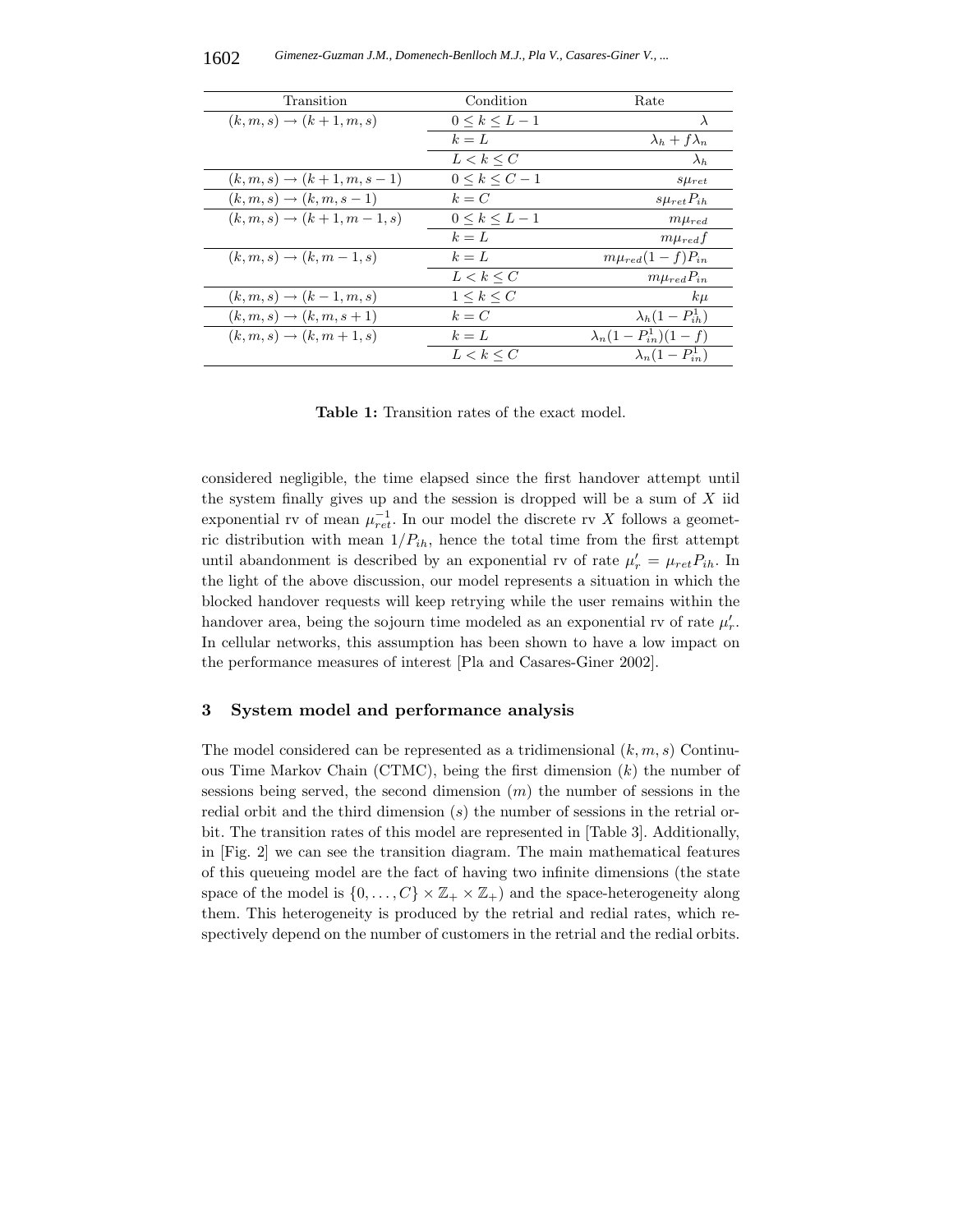

**Figure 2:** Transition diagram of the exact model.

It is known that the classical theory (see, e.g., [Neuts 1981]) is developed for random walks on the semi-strip  $\{0,\ldots,C\}\times\mathbb{Z}_+$  with infinitesimal transitions subject to conditions of space-homogeneity. When the space-homogeneity condition does not hold the problem of calculating the equilibrium distribution has not been addressed beyond approximate methods [Bright and Taylor 1995, Latouche and Ramaswami 1999]. Indeed, if we focus on the simpler case of multiserver retrial queues (with only one retrial orbit) it can emphasize the absence of closed form solutions for the main performance characteristics when  $C > 2$  [Artalejo and Pozo 2002].

As it is clear that in our case it is necessary to resort to approximate models and numerical methods of solution, in [Domenech et al. 2005] we developed a generalization of the approximation method proposed in [Marsan et al. 2001]. The new methodology can be applied to both retrial and redial orbits, reducing the state space to a finite set by aggregating all states beyond a given occupancy of the orbits:  $Q_n(Q_h)$  defines the occupancy from which the states in the redial (retrial) orbit are aggregated. By increasing the values of  $Q_n$  and/or  $Q_h$  the considered state space in the approximation is enlarged and the accuracy of the solution improves at the expense of a higher computational cost.

Due to that aggregation two new parameters for each orbit are introduced.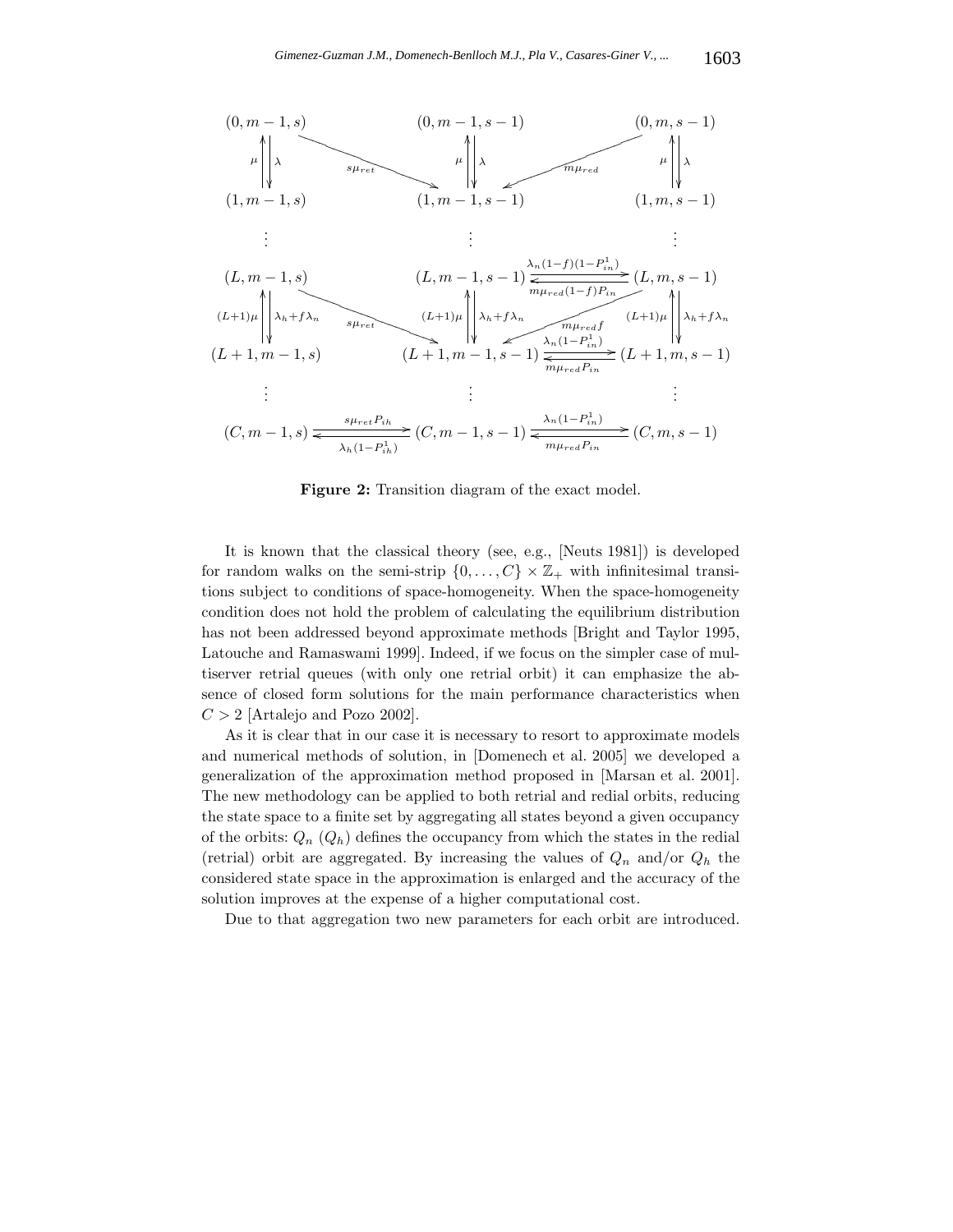| Transition                        | Condition                                                               |                         | Rate                                           |  |
|-----------------------------------|-------------------------------------------------------------------------|-------------------------|------------------------------------------------|--|
| $(k,m,s) \rightarrow (k+1,m,s)$   | $0\!\le\!k\!\le\!L\!-\!1$                                               | $m < Q_n$ ; $s < Q_h$   | $\lambda$                                      |  |
|                                   |                                                                         | $m < Q_n$ ; $s = Q_h$   | $\lambda + \beta_h$                            |  |
|                                   |                                                                         | $m = Q_n$ ; $s < Q_h$   | $\lambda + \beta_n$                            |  |
|                                   |                                                                         | $m = Q_n$ ; $s = Q_h$   | $\lambda + \beta_n + \beta_h$                  |  |
|                                   | $k = L$                                                                 | $m < Q_n$ ; $s < Q_h$   | $\lambda_h + f \lambda_n$                      |  |
|                                   |                                                                         | $m < Q_n$ ; $s = Q_h$   | $\lambda_h + \beta_h + f \lambda_n$            |  |
|                                   |                                                                         | $m = Q_n$ ; $s < Q_h$   | $\lambda_h + f(\beta_n + \lambda_n)$           |  |
|                                   |                                                                         | $m = Q_n$ ; $s = Q_h$   | $\lambda_h + \beta_h + f(\beta_n + \lambda_n)$ |  |
|                                   | $L < k \leq C$                                                          | $m < Q_n$ ; $s < Q_h$   | $\lambda_h$                                    |  |
|                                   |                                                                         | $m < Q_n$ ; $s = Q_h$   | $\lambda_h + \beta_h$                          |  |
|                                   |                                                                         | $m = Q_n$ ; $s < Q_h$   | $\lambda_h$                                    |  |
|                                   |                                                                         | $m = Q_n$ ; $s = Q_h$   | $\lambda_h + \beta_h$                          |  |
| $(k,m,s) \rightarrow (k+1,m,s-1)$ | $0\leq k\leq C-1$                                                       | $1 \leq s \leq Q_h-1$   | $s\mu_{ret}$                                   |  |
|                                   |                                                                         | $s = Q_h$               | $\alpha_h$                                     |  |
| $(k,m,s) \rightarrow (k,m,s-1)$   | $k = C$                                                                 | $1 \leq s \leq Q_h-1$   | $s\mu_{ret}P_{ih}$                             |  |
|                                   |                                                                         | $s = Q_h$               | $\alpha_h P_{ih}$                              |  |
| $(k,m,s) \rightarrow (k+1,m-1,s)$ | $0 < k < L - 1$                                                         | $1 \leq m \leq Q_n-1$   | $m\mu_{red}$                                   |  |
|                                   |                                                                         | $m = Q_n$               | $\alpha_n$                                     |  |
|                                   | $k = L$                                                                 | $1 \leq m \leq Q_n - 1$ | $m\mu_{red}f$                                  |  |
|                                   |                                                                         | $m = Q_n$               | $\alpha_n f$                                   |  |
| $(k,m,s) \rightarrow (k,m-1,s)$   | $k = L$                                                                 | $1 \leq m \leq Q_n-1$   | $m\mu_{red}(1-f)P_{in}$                        |  |
|                                   |                                                                         | $m = Q_n$               | $\alpha_n(1-f)P_{in}$                          |  |
|                                   | $L < k \leq C$                                                          | $1 \leq m \leq Q_n-1$   | $m\mu_{red}P_{in}$                             |  |
|                                   |                                                                         | $m = Q_n$               | $\alpha_n P_{in}$                              |  |
| $(k,m,s) \rightarrow (k-1,m,s)$   | $1 \leq k \leq C$                                                       |                         | $k\mu$                                         |  |
| $(k,m,s) \rightarrow (k,m,s+1)$   | $k = C$                                                                 |                         | $\lambda_h(1-P_{ih}^1)$                        |  |
| $(k,m,s) \rightarrow (k,m+1,s)$   | $k = L$                                                                 |                         | $\lambda_n(1-P_{in}^1)(1-f)$                   |  |
|                                   | $\overline{L} \leq k \leq C$                                            |                         | $\lambda_n(1-P_{in}^1)$                        |  |
| Note:                             | $\alpha_n = M_n \mu_{red}(1-p_n), \quad \beta_n = M_n \mu_{red} p_n$    |                         |                                                |  |
|                                   | $\alpha_h = M_h \mu_{ret} (1 - p_h), \quad \beta_h = M_h \mu_{ret} p_h$ |                         |                                                |  |

**Table 2:** Transition rates of the proposed model.

The parameter  $M_n$  denotes the mean number of users in the redial orbit conditioned to those states where there are at least  $Q_n$  users in the orbit, i.e.  $M_n = E(m|m \geq Q_n)$ . The probability that after a successful redial the number of users in the redial orbit does not drop below  $Q_n$  is represented by  $p_n$ . For the retrial orbit the parameters  $M_h$  and  $p_h$  are defined analogously.

As a result of the aggregation the state space of the approximate model is  $S = \{(k, m, s): 0 \leq k \leq C; 0 \leq m \leq Q_n; 0 \leq s \leq Q_h\}$  where states of the form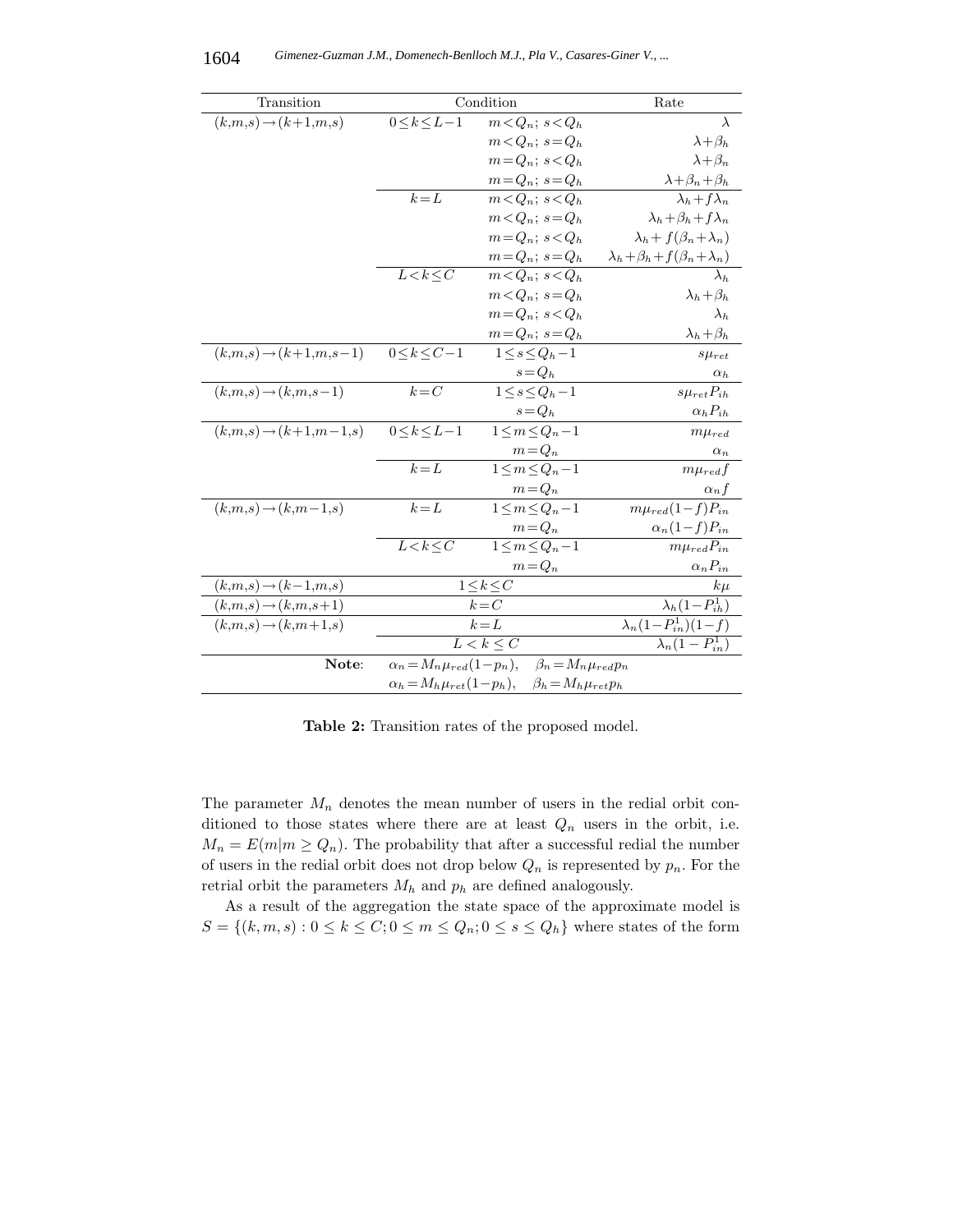$(\cdot, Q_n, \cdot)$  represent the situation where at least  $Q_n$  users are in the redial orbit. Likewise the states of the form  $(\cdot, \cdot, Q_h)$  represent the situation where at least  $Q_h$  users are in the retrial orbit.

The transition rates for the approximate model are shown in [Table 2]. The associated infinitesimal generator, **Q**, for the proposed analytic model has the following block tridiagonal structure, whose block size is  $(Q_n + 1)(Q_h + 1) \times$  $(Q_n + 1)(Q_h + 1)$ :

$$
\mathbf{Q} = \begin{bmatrix} \mathbf{v}_0^0 & \mathbf{v}_0^+ & \dots & 0 & 0 \\ \mathbf{v}_1^- & \mathbf{v}_1^0 & \dots & 0 & 0 \\ \vdots & \vdots & \ddots & \vdots & \vdots \\ 0 & 0 & \dots & \mathbf{v}_{C-1}^0 & \mathbf{v}_{C-1}^+ \\ 0 & 0 & \dots & \mathbf{v}_C^- & \mathbf{v}_C^0 \end{bmatrix}
$$

Matrices **v** define the different transitions between blocks, being  $\mathbf{v}^+$  the matrices that define transitions  $k \to k+1$  users in the system, **v**<sup>−</sup> the matrices that define transitions  $k \to k - 1$ , and **v**<sup>0</sup> define transitions between states with the same number of users.

In order to compute the steady-state probabilities of the system  $(\pi(k, m, s))$ the actual values of the parameters  $M_n$ ,  $p_n$ ,  $M_h$  and  $p_h$  should be known. By balancing the probability fluxes and equating the rate of *blocked first attempts that reattempt* to the sum of the rates of successful and abandoning reattempts, parameters  $M_n$ ,  $p_n$ ,  $M_h$  and  $p_h$  can be expressed in terms of the steady-state probabilities. Following the procedure shown in Appendix A we obtain:

$$
p_h = \frac{\sum_{m=0}^{Q_n} \pi(C, m, Q_h)}{\sum_{m=0}^{Q_n} [\pi(C, m, Q_h) + \pi(C, m, Q_h - 1)]}
$$
(1)

$$
M_h = \frac{\lambda_h (1 - P_{ih}^1) \left( \sum_{m=0}^{Q_n} \left[ (\pi(C, m, Q_h) + \pi(C, m, Q_h - 1)) \right] \right)}{\mu_{ret} \left( \sum_{k=0}^{C-1} \sum_{m=0}^{Q_n} \pi(k, m, Q_h) + P_{ih} \sum_{m=0}^{Q_n} \pi(C, m, Q_h) \right)}
$$
(2)  

$$
\zeta_1 \qquad M \qquad \lambda_n (1 - P_{ih}^1) \zeta_2
$$

$$
p_n = \frac{\zeta_1}{\zeta_2} \quad ; \quad M_n = \frac{\lambda_n (1 - P_{in}^1) \zeta_2}{\mu_{red} \zeta_3} \tag{3}
$$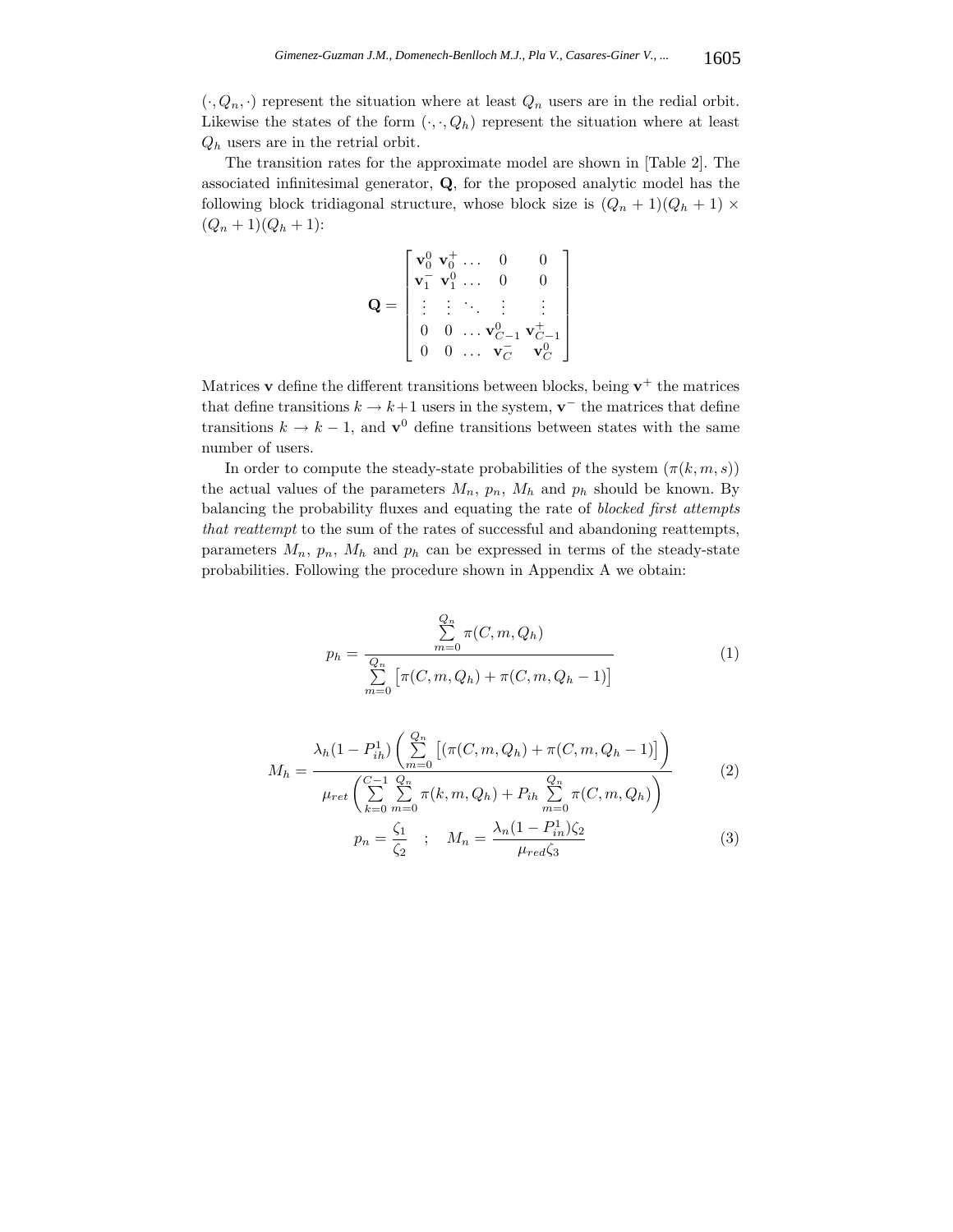where

$$
\zeta_1 = \sum_{k=L+1}^{C} \sum_{s=0}^{Q_h} \pi(k, Q_n, s) + (1 - f) \sum_{s=0}^{Q_h} \pi(L, Q_n, s)
$$
  
\n
$$
\zeta_2 = \sum_{k=L+1}^{C} \sum_{s=0}^{Q_h} \left[ \pi(k, Q_n - 1, s) + \pi(k, Q_n, s) \right] + (1 - f) \sum_{s=0}^{Q_h} \left[ \pi(L, Q_n - 1, s) + \pi(L, Q_n, s) \right]
$$
  
\n
$$
\zeta_3 = \sum_{k=0}^{L-1} \sum_{s=0}^{Q_h} \pi(k, Q_n, s) + [f + (1 - f)P_{in}] \sum_{s=0}^{Q_h} \pi(L, Q_n, s) + P_{in} \sum_{k=L+1}^{C} \sum_{s=0}^{Q_h} \pi(k, Q_n, s)
$$

The global balance equations, the normalization equation and Eqs.  $(1)$ – $(3)$ form a system of simultaneous non-linear equations, which can be solved using for instance— the iterative procedure sketched next: set  $p_n = p_h = 0$ ,  $M_n = Q_n$ and  $M_h = Q_h$  and compute the steady-state probabilities using the algorithm defined in [Servi 2002], now compute  $M_n$ ,  $p_n$ ,  $M_h$ ,  $p_h$  using Eqs. (1)–(3) and start again. In all of our numerical experiments we repeated the iterative procedure until the relative difference between two consecutive iterations was less than  $10^{-4}$  for all four parameters.

The most common performance parameters used in communication systems are the blocking probabilities of both new sessions  $(P_b^n)$  and handovers  $(P_b^h)$ , which are defined as the probability of being the system in a state where new sessions or handovers are not accepted, respectively. Additionally, it is also used the probability of having a handover failure, denoted as forced termination probability  $(P_{ft})$ . Notwithstanding, other performance parameters can describe the behavior of retrial systems more accurately. That performance parameters are the immediate service probability  $(P_{is}^x)$ , the delayed service probability  $(P_{ds}^x)$ and the non-service probability  $(P_{ns}^x)$ , where x denotes new sessions  $(x = n)$  or handover requests  $(x = h)$ .  $P_{is}^x$  is defined as the probability of a session being served in its first attempt,  $P_{ds}^x$  as the probability of obtaining service but not in its first attempt and  $P_{ns}^x$  the probability of leaving the system due to impatience without having been served. Obviously, it must be met  $P_{is}^x + P_{ds}^x + P_{ns}^x = 1$ . Moreover, we define the mean number of redials (retrials) that performs every new session (handover), being  $u_n(u_h)$  and the mean number of users redialing (retrying), defined by  $N_{red}$  ( $N_{ret}$ ).

Therefore, the computation of new session performance parameters is done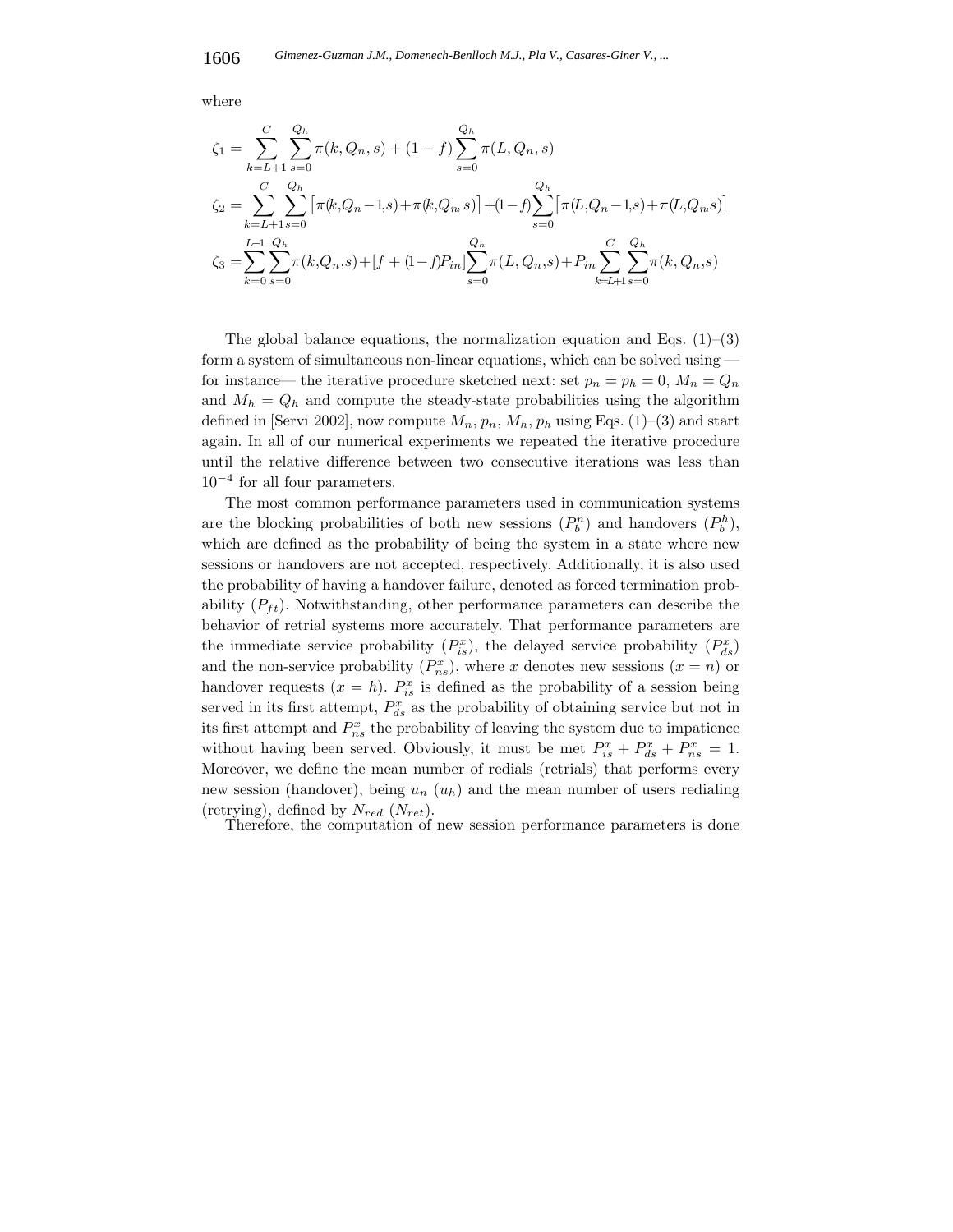by using:

$$
P_{is}^{n} = \sum_{k=0}^{L-1} \sum_{s=0}^{Q_n} \sum_{s=0}^{Q_n} \pi(k, m, s) + f \sum_{m=0}^{Q_n} \sum_{s=0}^{Q_n} \pi(L, m, s)
$$
  
\n
$$
P_{ds}^{n} = \lambda_n^{-1} \mu_{red} \Big[ \sum_{k=0}^{L-1} \sum_{m=0}^{Q_n} \sum_{s=0}^{Q_n} m\pi(k, m, s) + M_n \sum_{k=0}^{L-1} \sum_{s=0}^{Q_n} \pi(k, Q_n, s) + f \sum_{m=0}^{Q_n} \sum_{s=0}^{Q_n} m\pi(L, m, s) + M_n f \sum_{s=0}^{Q_n} \pi(L, Q_n, s) \Big]
$$
  
\n
$$
P_{ns}^{n} = \lambda_n^{-1} \mu_{red} P_{in} \Big[ \sum_{k=L+1}^{C} \sum_{m=0}^{Q_n} \sum_{s=0}^{Q_n} m\pi(k, m, s) + M_n \sum_{k=L+1}^{C} \sum_{s=0}^{Q_n} \pi(k, Q_n, s) + f \sum_{k=L+1}^{Q_n} \sum_{s=0}^{Q_n} \pi(k, Q_n, s) + f \sum_{k=L+1}^{Q_n} \sum_{s=0}^{Q_n} \sum_{s=0}^{Q_n} m(L, m, s) + M_n (1 - f) \sum_{s=0}^{Q_n} \pi(L, Q_n, s) \Big] + f \sum_{m=0}^{Q_n} \sum_{s=0}^{Q_n} \pi(L, m, s) + \sum_{k=L+1}^{C} \sum_{m=0}^{Q_n} \sum_{s=0}^{Q_n} \pi(k, m, s) \Big]
$$
  
\n
$$
P_{b}^{n} = P_{ds}^{n} + P_{ns}^{n} = \sum_{k=L+1}^{C} \sum_{m=0}^{Q_n} \sum_{s=0}^{Q_n} \pi(k, m, s) + (1 - f) \sum_{m=0}^{Q_n} \sum_{s=0}^{Q_n} \pi(L, m, s)
$$
  
\n
$$
u_n = \frac{\mu_{red}}{\lambda_n} (1 - P_{in}) \Big[ \sum_{k=L+1}^{C} \sum_{m=0}^{Q_n} \sum_{s=0}^{Q_n} m\pi(k, m, s) + M_n \zeta_1 + (1 - f) \sum_{m=
$$

And the expressions for handovers are:

$$
P_{is}^{h} = \sum_{k=0}^{C-1} \sum_{m=0}^{Q_h} \sum_{s=0}^{Q_h} \pi(k, m, s)
$$
  
\n
$$
P_{ds}^{h} = \lambda_h^{-1} \mu_{ret} \Big[ \sum_{k=0}^{C-1} \sum_{m=0}^{Q_h} \sum_{s=0}^{Q_h-1} s\pi(k, m, s) + M_h \sum_{k=0}^{C-1} \sum_{m=0}^{Q_h} \pi(k, m, Q_h) \Big]
$$
  
\n
$$
P_{ns}^{h} = \frac{\mu_{ret}}{\lambda_h} P_{ih} \Big[ \sum_{m=0}^{Q_h} \sum_{s=0}^{Q_h-1} s\pi(C, m, s) + M_h \sum_{m=0}^{Q_h} \pi(C, m, Q_h) \Big] + P_{ih}^{1} \sum_{m=0}^{Q_h} \sum_{s=0}^{Q_h} \pi(C, m, s)
$$
  
\n
$$
P_b^{h} = \sum_{m=0}^{Q_h} \sum_{s=0}^{Q_h} \pi(C, m, s)
$$
  
\n
$$
P_{ft} = \frac{N_H P_{ns}^h}{1 + N_H P_{ns}^h}
$$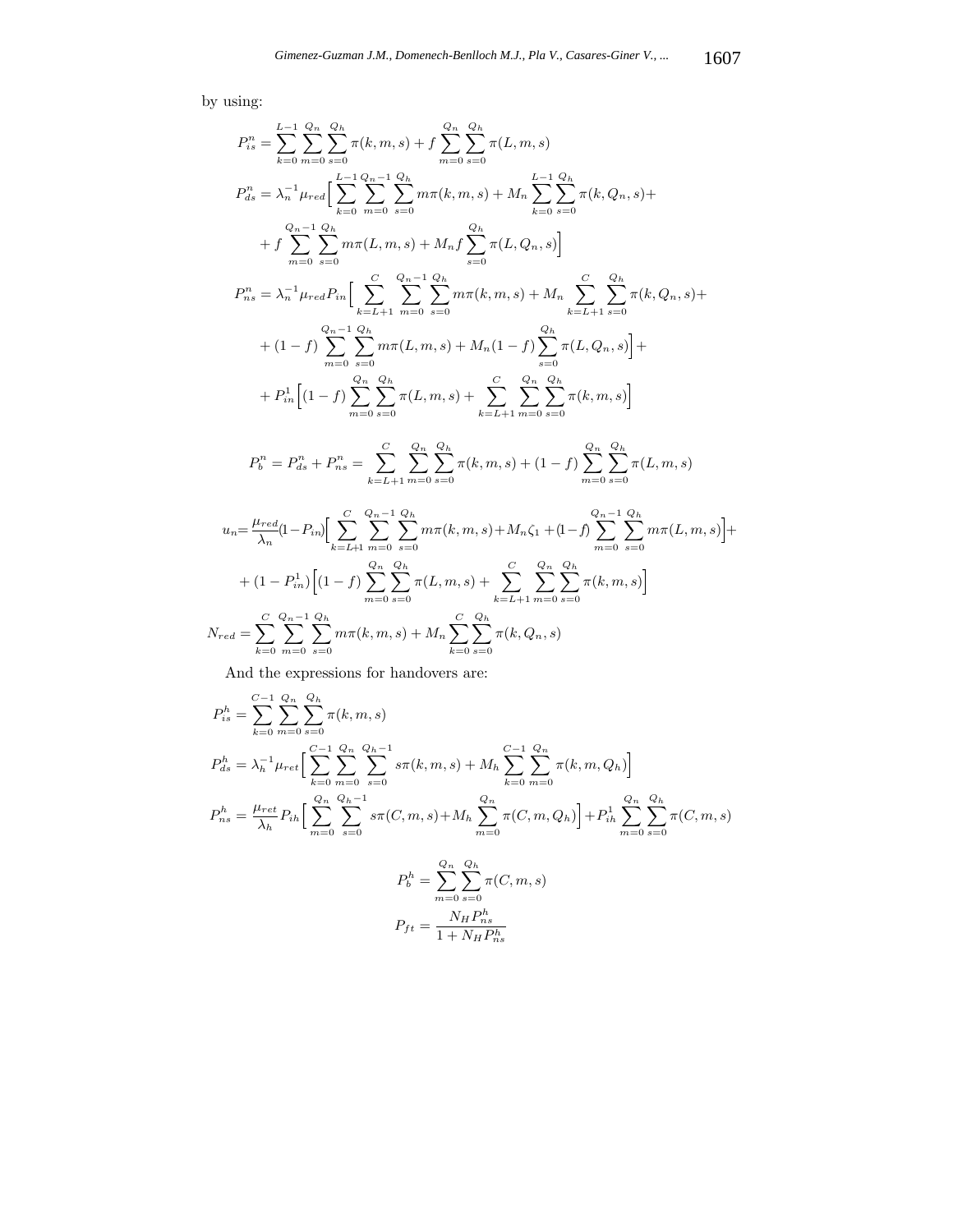$$
u_h = \frac{\mu_{ret}}{\lambda_h} (1 - P_{ih}) \left[ \sum_{m=0}^{Q_n} \sum_{s=0}^{Q_h - 1} s \pi(C, m, s) + M_h \sum_{m=0}^{Q_n} \pi(C, m, Q_h) \right] + (1 - P_{ih}^1) \sum_{m=0}^{Q_n} \sum_{s=0}^{Q_h} \pi(C, m, s)
$$
  

$$
N_{ret} = \sum_{k=0}^{C} \sum_{m=0}^{Q_n} \sum_{s=0}^{Q_h - 1} s \pi(k, m, s) + M_h \sum_{k=0}^{C} \sum_{m=0}^{Q_n} \pi(k, m, Q_h)
$$

#### **4 Results and discussion**

In this section a number of numerical examples are presented with the purpose of illustrating the capabilities and versatility of our model and the analysis methodology. The numerical analysis is also aimed at assessing the impact on performance of varying the values and/or distributions of the system parameters.

For the numerical experiments a basic configuration is used and then the different parameters are varied, normally a single variation is introduced in each experiment. Thus, unless otherwise indicated, the value of the parameters will be those of the basic configuration:  $C = 32$ ,  $N_H = \mu_r/\mu_s = 2$ ,  $\mu = \mu_r + \mu_s = 1$ ,  $t = 31, P_{ih} = P_{in} = 0.2, \mu_{red} = 20, P_{ih}^1 = P_{in}^1 = 0, \mu'_r = 10\mu_r$  and then  $\mu_{ret} = 100/3.$ 

#### **4.1 Accuracy of the proposed methodology**

Here we evaluate the accuracy of the approximate analysis as a function of  $Q_h$  and  $Q_n$ . For a given performance indicator I and given values of  $Q_h$  and  $Q_n$  the relative error introduced by the approximate model is estimated by  $\epsilon_I(Q_n,Q_h) =$  $\frac{I(Q_n+1,Q_h+1)}{I(Q_n,Q_h)}-1\Big|.$ 

In [Fig. 3] the relative error estimate is plotted as a function of  $Q = Q_h = Q_n$ taking as performance indicators  $N_{red}$  and  $N_{ret}$ . We have checked the behavior of the proposed methodology using the basic configuration with three different arrival rates,  $\lambda_n = 7$ ,  $\lambda_n = 10.5$  and  $\lambda_n = 14$  in order to study the system in a wide range of system load. With these values  $P_h^n(P_h^h)$  takes values from 1.75%  $(0.62\%)$  to 44.91% (21.26%) when using  $\lambda_n = 7$  and  $\lambda_n = 14$  respectively which should capture most of the scenarios of interest.

As it might be expected, except for a very short transient phase, the value of  $\epsilon_I(Q_n, Q_h)$  decreases when the values of  $Q_h$  and  $Q_n$  increase, and also, that a higher load (given by  $\lambda_n$ ) results in a poorer accuracy. The curves also show that a good accuracy can be achieved with relatively low values of  $Q$ , having been observed in all the numerical examples we have carried out. Moreover, in all the numerical results shown hereafter the values of  $Q_h$  and  $Q_n$  have been chosen so that  $\epsilon_{N_{red}}(Q_n, Q_h) < 10^{-4}$  and  $\epsilon_{N_{ret}}(Q_n, Q_h) < 10^{-4}$ .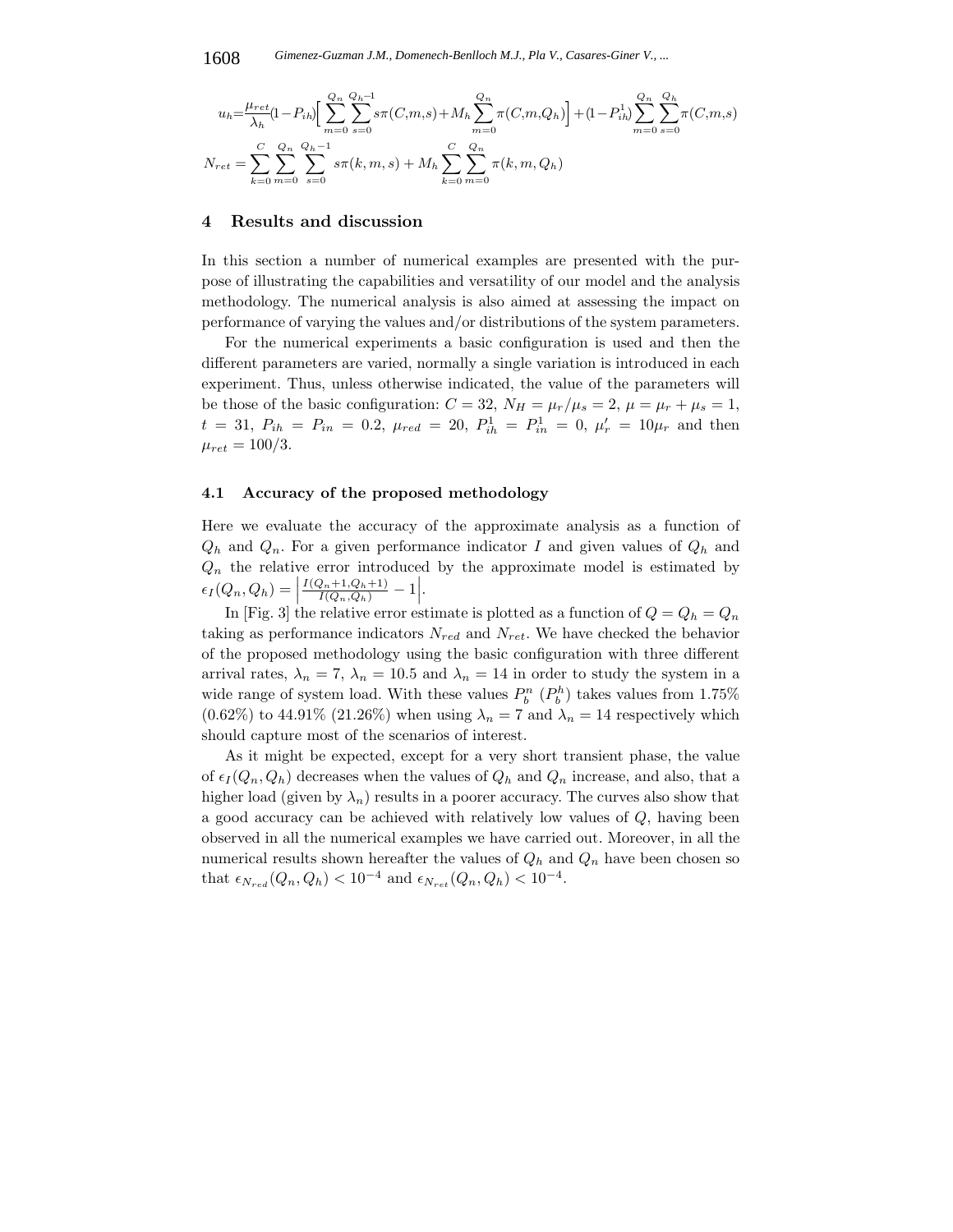

**Figure 3:** Accuracy of the approximate methodology.

#### **4.2 Redimensioning with redials**

Due to the human behavior, users normally redial if a previous attempt has been blocked. Network operators, however, do not consider redials as such simply because they are not able to distinguish between first attempts and redials, therefore every incoming session is regarded as a first attempt. Without that distinction, a resource over-provisioning can occur because for each user requesting a session whose first attempt is blocked several new session requests are actually accounted (one per attempt). Obviously, the load that redials introduce into the system must be taken into account but we must not consider them as fresh new sessions.

In order to evaluate the magnitude of over-provisioning the following experiment was carried out. We start from a basic situation in which the QoS objectives  $(P_b^n \leq 0.05$  and  $P_{ft} \leq 0.005)$  are fulfilled and consider several values of load growth. For each value of the load increment, the amount of resources  $(C)$  is redimensioned in order to meet the QoS objectives. The redimensioning process is done using the complete model and a simplified model where redials are considered as added to fresh new calls, i.e.  $\lambda'_n = \lambda_n + \lambda_{red}$ , where  $\lambda_{red} = \mu_{red} N_{red}$ . This last simplified model is shown in [Fig. 4]. [Fig. 5] shows a sample of results from the redimensioning process which reveal that ignoring the existence of redials can produce a significant over-provisioning.

#### **4.3 Impact of automatic retrial configuration**

If the network operator enables the automatic retrial option the blocked handover attempts will be automatically retried while the user remains within the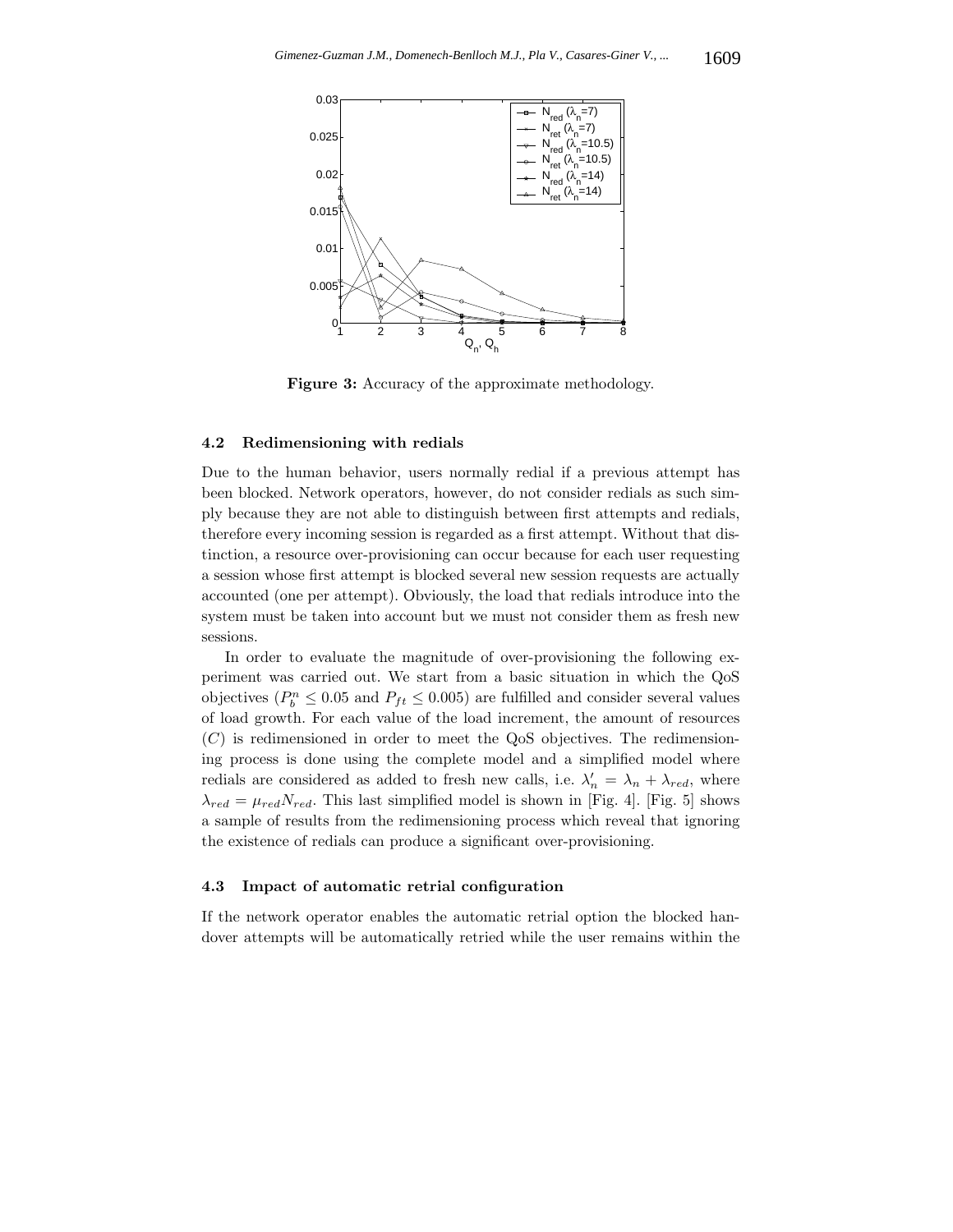

Figure 4: Network operator model where redials are considered as fresh new sessions.

handoff area. We consider a fixed mean sojourn time in the handover area  $(\mu'_r = 20/3)$  and study the impact of varying the retrial rate  $(\mu_{ret})$ . Note that for varying  $\mu_{ret}$  while  $\mu'_{r}$  is kept constant the value of  $P_{ih}$  is varied accordingly using their relationship,  $\mu'_{r} = \mu_{ret} P_{ih}$ .

[Fig. 6] shows that a higher value of  $\mu_{ret}$  results in a lower forced termination probability but also a higher mean number of retrials per session. While the former is a positive effect the later is not that much as it entails an increased signaling load. In order to gain a further insight into the existing tradeoff between  $P_{ft}$  and  $u_h$  we define the overall cost function  $C_T = \beta \lambda_n P_{ft} + \lambda_h u_h$ . The choice of the value for  $\beta$  may depend on many factors and a suitable value can vary widely from one situation to another, thus we have used a wide range of values,  $\beta = \{2, 5, 10, 15, 20, 50, 100\}$ . We also explored the effect of varying the mean sojourn time in the handover area  $1/\mu'_r$  (actually a normalized parameter with respect to  $1/(C\mu)$  has been used  $\Gamma = C\mu/\mu'_r$ .

The shape of cost curves in [Fig.  $7(a)$ ] shows the existence of an optimal configuration point. Both the relevance of the optimal configuration point and the value of the retrial rate at which it is attained increase when the weight factor  $\beta$  is increased. Moreover, [Fig. 7(b)] shows that the optimal value of  $\mu_{ret}$ is rather insensitive to the mean value of the sojourn time in the handover area.

## **4.4 Distribution of the maximum number and time between reattemps**

In real systems and for simplicity, the time between retrials as well as the maximum number of retrials per request use to take a deterministic value instead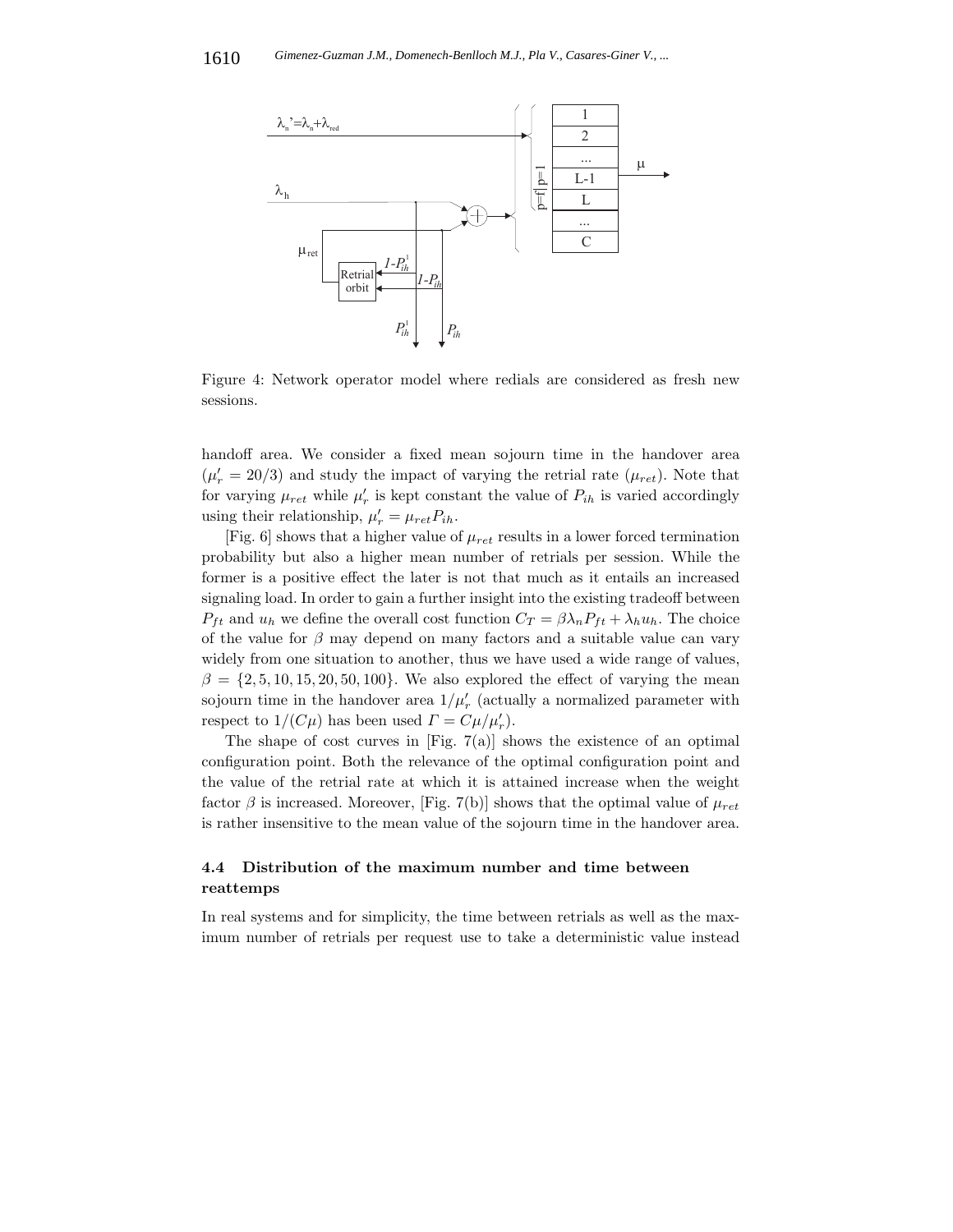

**Figure 5:** Resource redimensioning with redials.

of an stochastic one [Onur et al. 2002]. In our model, however, in order to keep the mathematical analysis tractable, we used an exponentially distributed time between retrials and a geometric distribution for the maximum number of reattempts. Here we validate these two assumptions with the help of a simulation model. More concretely, a specific discrete-event simulator has been implemented in C. The simulation model is the same as the analytical model, except that the less stringent assumptions necessary in the latter allowed to consider a wider range of probabilistic distributions, namely: deterministic, erlangian and hyperexponential distributions, in addition to exponential distributions. Simulation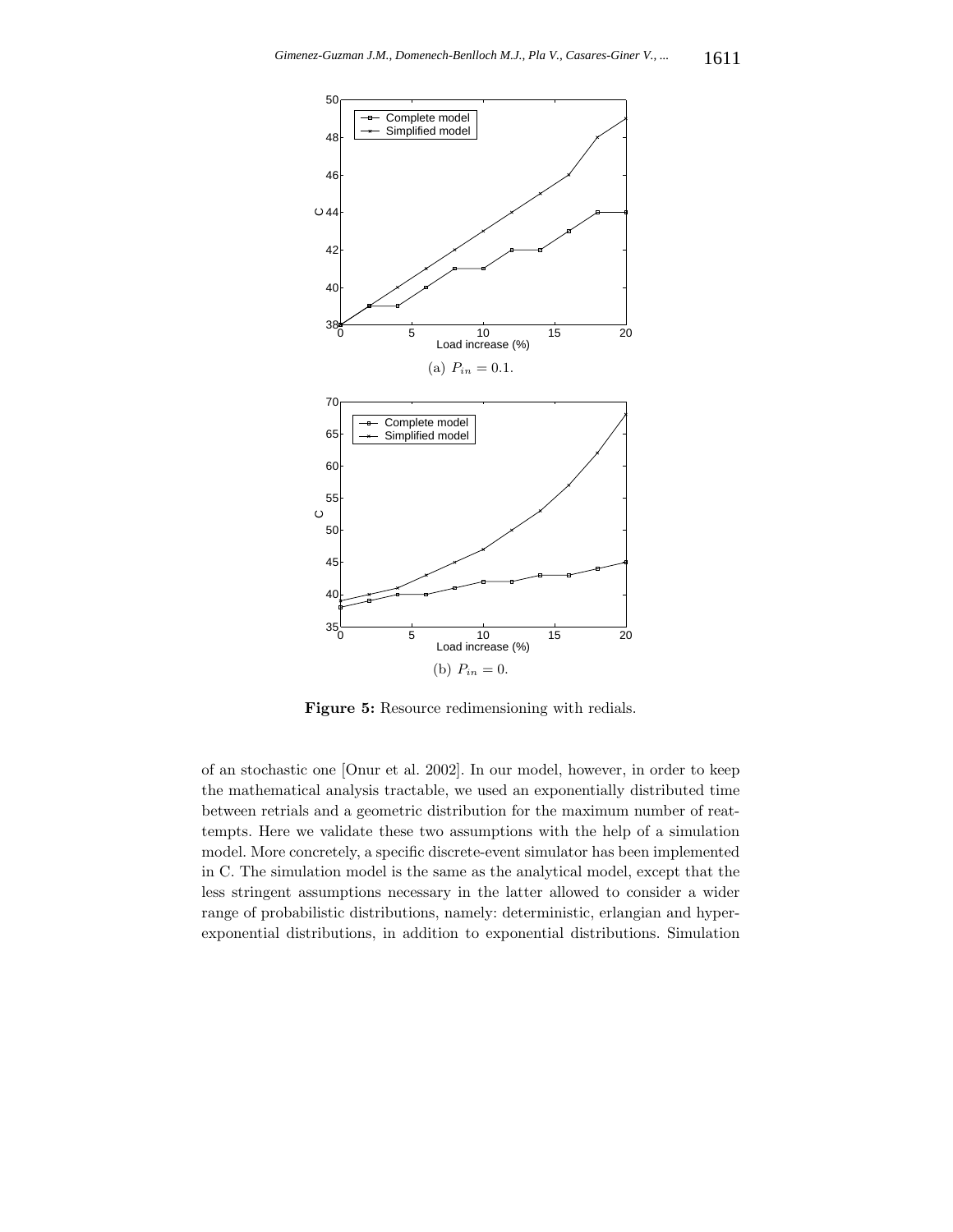

**Figure 6:** Performance parameters for different retrial configurations.

results have been obtained generating  $10<sup>7</sup>$  new session arrivals to the system, which offer very low confidence intervals in the performance parameters of interest.

## **4.4.1 Time distribution between redials/retrials**

We analyze the values of  $P_h^n$ ,  $P_h^h$ ,  $u_n$  and  $u_h$  when the distribution of the time between redials, retrials, or both are switched from exponential to deterministic, keeping constant its mean value. From the results in [Figs. 8, 9] and other that show the same conclusions, we determine that assuming an exponential distribution for the time between redials and/or retrials has a negligible impact in all the performance parameters of interest.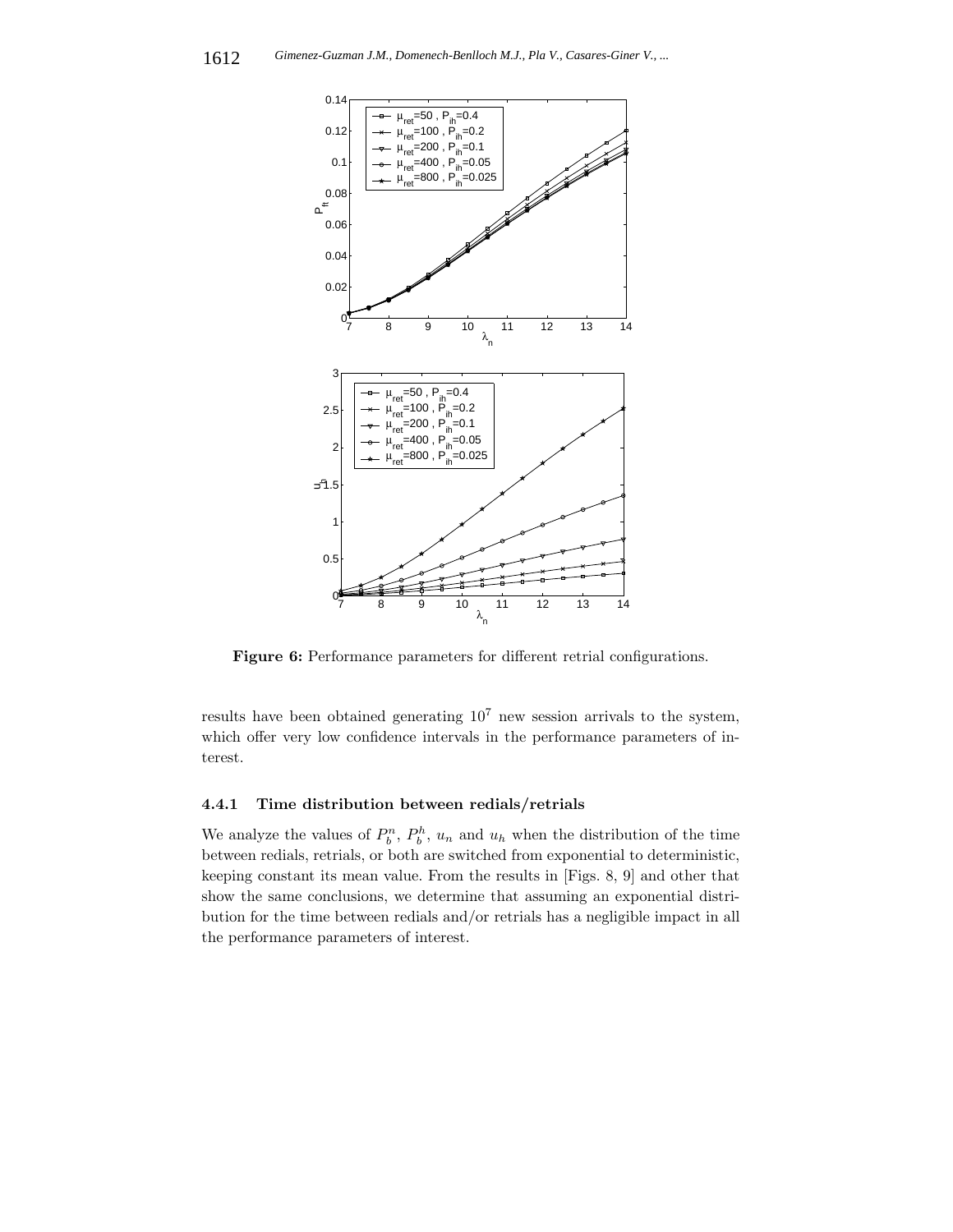

(a) Increment  $(C_T(\mu_{ret}) - C_T(1))$  when  $\mu_{ret}$  varies,  $\Gamma = 1$ .



**Figure 7:** Cost function,  $\lambda_n = 12$ .

In addition to the exponential  $(CV = 1)$  and deterministic  $(CV = 0)$  distributions we also considered the hyperponential and erlang distributions. Note that the coefficient of variation  $(CV)$  of random variable X is the ratio of its standard deviation to its mean,  $CV_X = \sigma_X/E[X]$ . The variability, i.e. the CV, of the erlang distribution lies between that of the deterministic and the exponential distribution,  $0 < CV < 1$ . In turn, the hyperponential distribution allows a higher variability,  $CV > 1$ . Using the aforementioned distributions, we ran a series of simulations covering a wide range of scenarios in order to evaluate the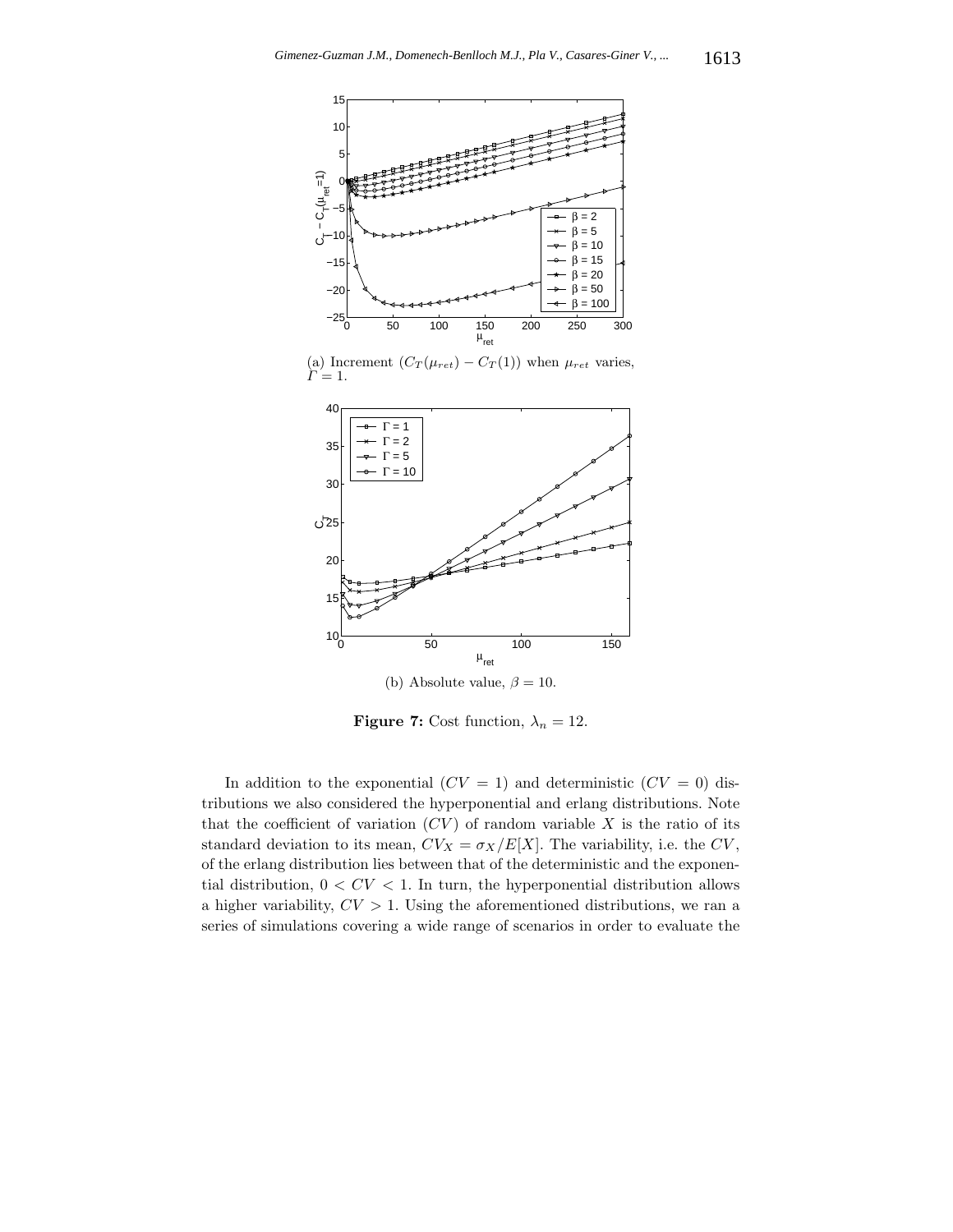

Figure 8: Distribution of the time between reattempts: impact on  $P_b^n$  and  $P_b^h$ . Legend: XY, X (Y)  $\equiv$  distribution for redials (retrials);  $M \equiv$  exponential,  $D \equiv$ deterministic.

impact that the variability of the time between redials has on the performance parameters. In all cases, the mean of the distribution was the same, i.e.  $1/\mu_{red}$ . [Figs. 10, 11] show a typical example of the results obtained. In general it can be concluded that in practice, for all the performance parameters studied, the sensitivity to the distribution of the time between redials is negligible. Obviously, similar conclusions can be drawn for retrials.

As it can be noted in [Fig. 10] we have varied the system load to obtain a wide range of blocking probabilities. Although blocking probabilities above 20% are not acceptable working points, we have considered them because it is in this situation when the retrial phenomenon becomes more noticeable and then it is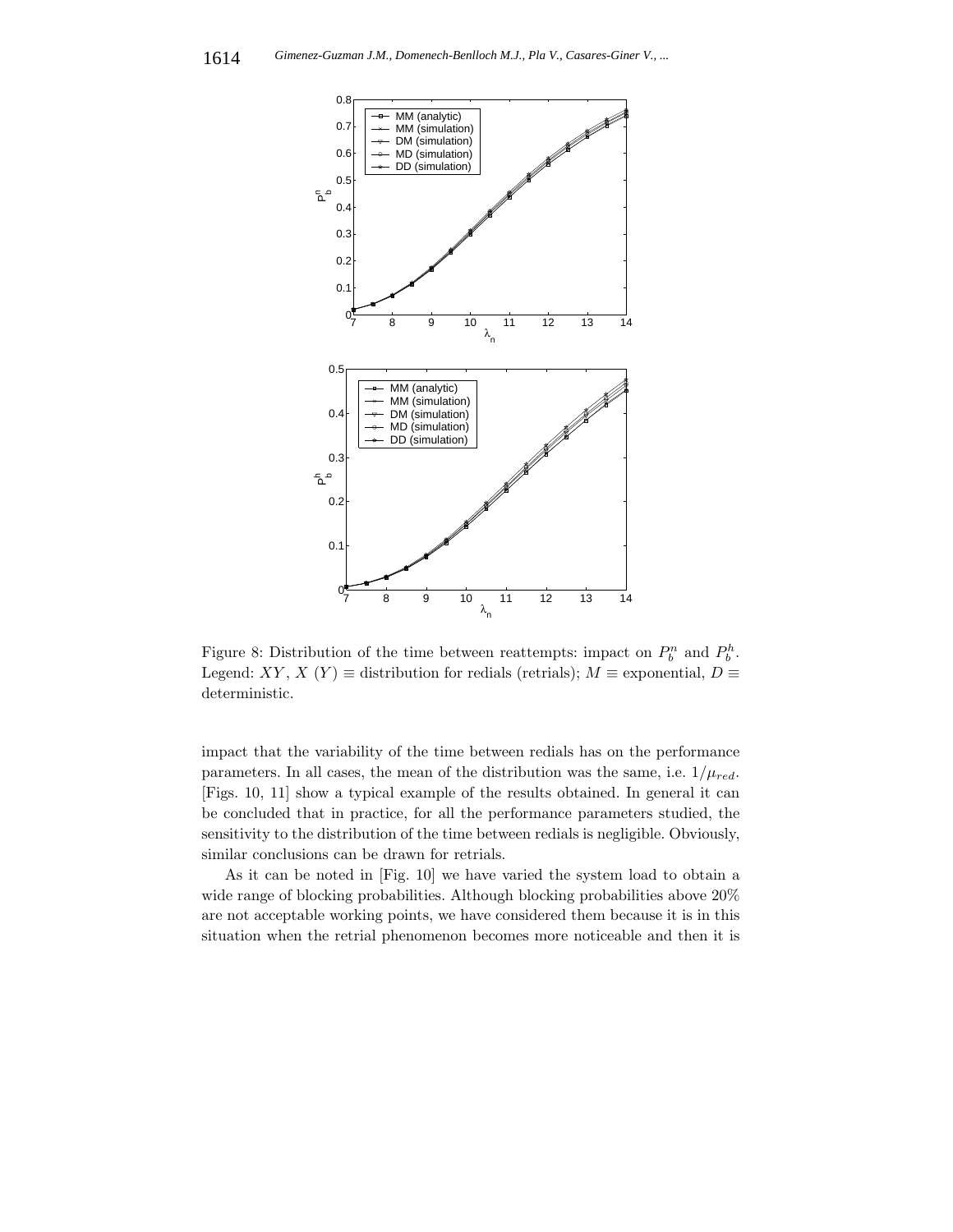

Figure 9: Distribution of the time between reattempts: impact on  $u_n$  and  $u_h$ . Legend: XY, X (Y)  $\equiv$  distribution for redials (retrials);  $M \equiv$  exponential,  $D \equiv$ deterministic.

suitable for evaluation purposes. Besides, such severe overloads appear in some scenarios, like emergency situations or in special dates.

## **4.4.2 Distribution of the maximum number of reattempts**

We compare a geometric distribution (after each unsuccessful attempt the user decides to abandon the system with probability  $P_i$ ) with a deterministic distribution (the users leave the system after  $d$  unsuccessful attempts). For making these two options comparable the mean number of reattempts must be the same in both cases. Note it is not the same as both distributions having the same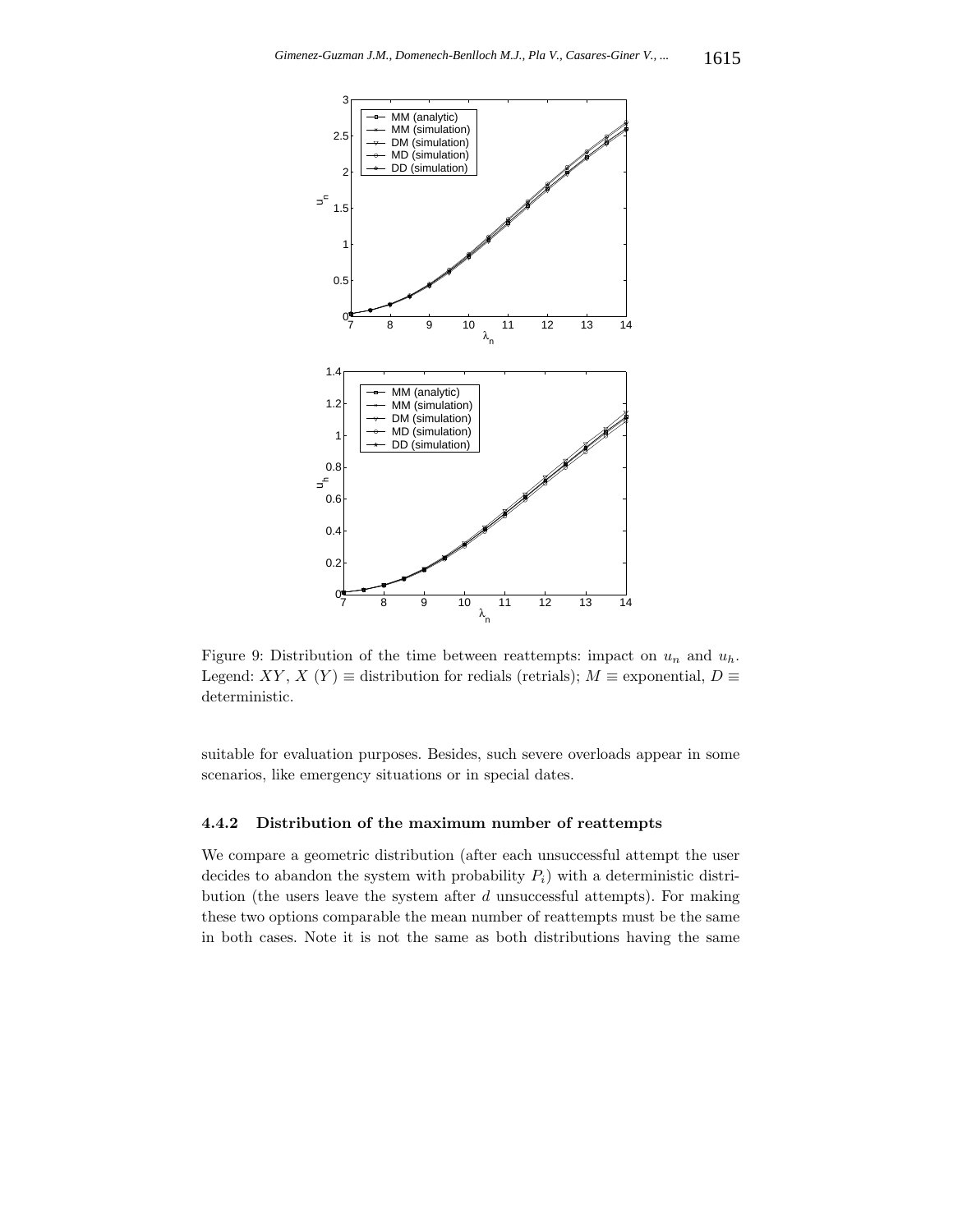

Figure 10: Other distributions of the time between redials. The coefficient of variation of the 2-phases erlangian distribution used has been  $CV = 1/\sqrt{2}$  and  $CV = 1.5$  for the 2-branches hyperexponential distribution.

mean as the distributions refer to the maximum number of reattempts and not to the actual number of reattempts.

While the following discussion deals only with retrials it can be easily extended to redials as well. Let  $q$  denote the blocking probability for retrials (note that in general  $q \neq P_h^h$ , the average number of retrials is, in the geometric case,

$$
u_h^{Geo} = \sum_{n\geq 1} P_b^h (1 - P_{ih}^1)((1 - P_{ih})q)^{n-1} (1 - (1 - P_{ih})q) = \frac{(1 - P_{ih}^1)P_b^h}{1 - (1 - P_{ih})q} \tag{4}
$$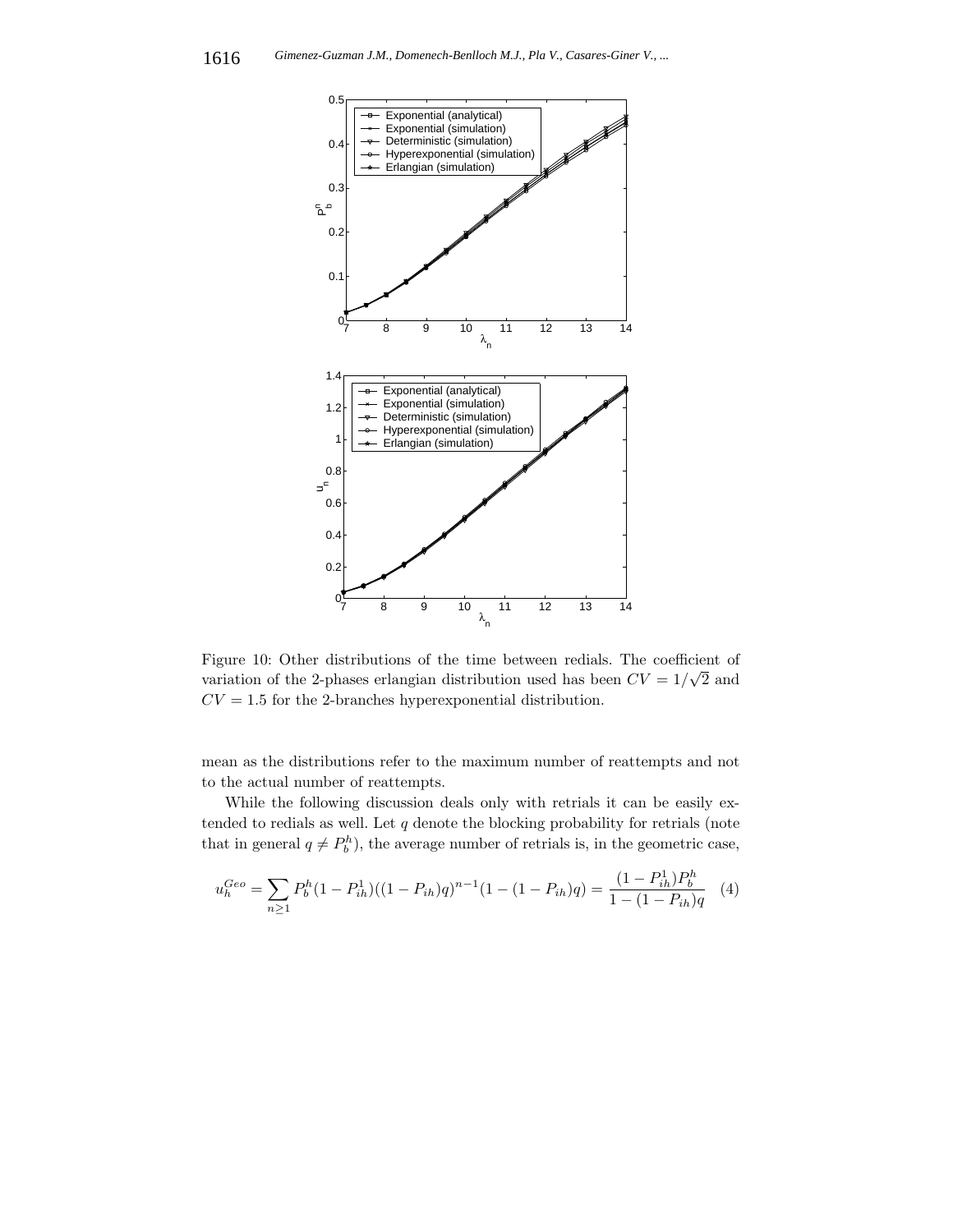

Figure 11: Other distributions of the time between redials. The coefficient of right in Other distributions of the time between rediais. The coefficient of variation of the 2-phases erlangian distribution used has been  $CV = 1/\sqrt{2}$  and  $CV = 1.5$  for the 2-branches hyperexponential distribution.

and in the deterministic case,

$$
u_h^D = (1-q)P_b^h[1+2q+3q^2+\ldots+(d-1)q^{d-2}] + dP_b^h q^{d-1} = P_b^h \frac{1-q^d}{1-q}
$$
(5)

If we assume that both q and  $P_b^h$  take approximately the same value in both cases, by equating the right hand side of Eq. (4) and Eq. (5) we obtain

$$
P_{ih} = \frac{1 - q}{q(1 - q^d)}(q^d - P_{ih}^1)
$$
\n(6)

For a given value of d, by using the expressions for  $P_h^h$  and  $u_h$  (see the end of [Section 3]) and Eqs. (4) and (6), the value of  $P_{ih}$  that yields  $u_h^{Geo} = u_h^D$  can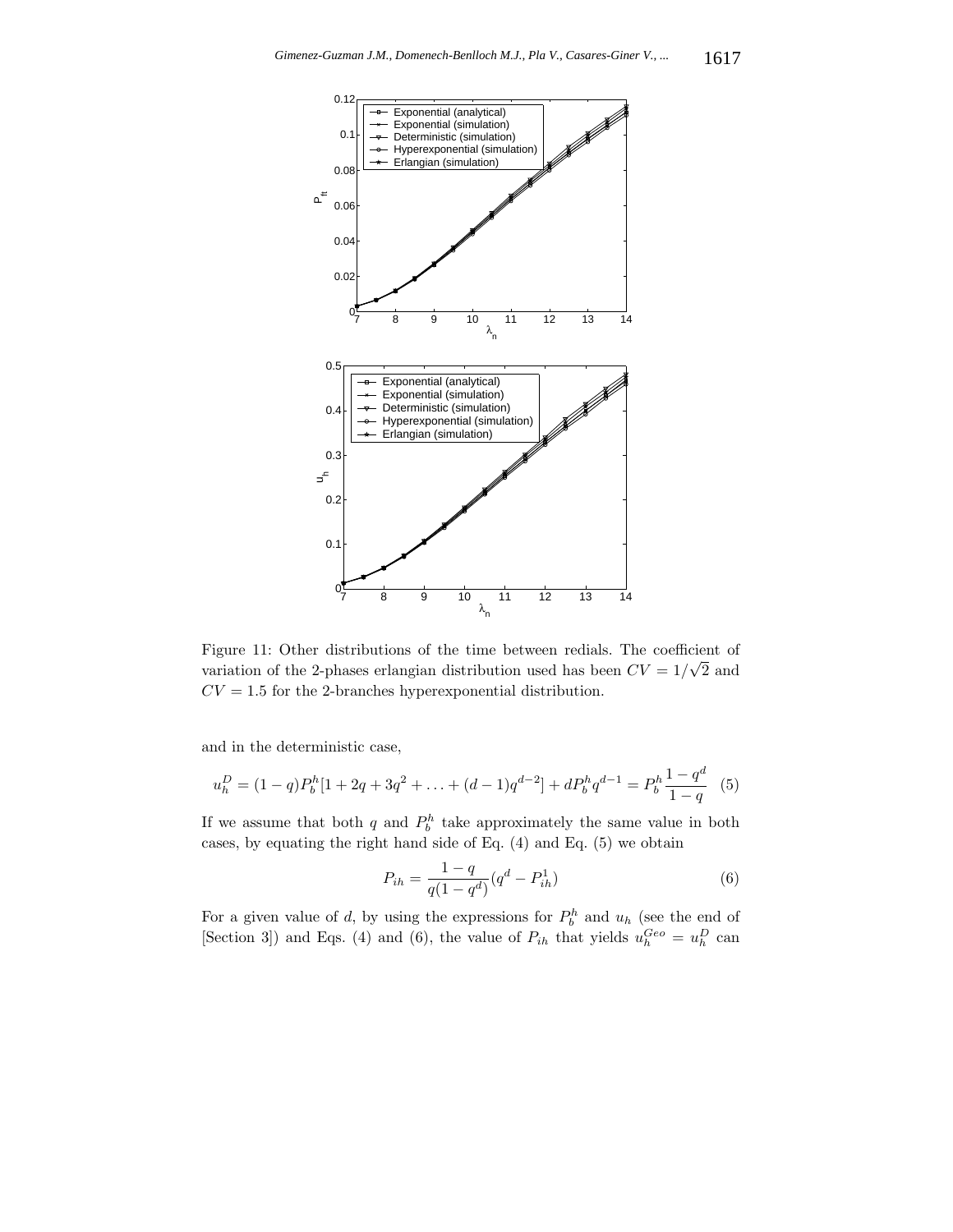

Figure 12: Analytical approximation of a deterministic maximum number of retrials;  $d = 5$ ,  $P_{ih}^1 = 0$ .

be iteratively computed. The results shown in [Fig. 12] demonstrate that using the adjusting procedure described above, our model can provide an excellent approximation for the performance analysis of a system in which the maximum number of retrials is a fixed number.

## **5 Conclusions**

In mobile communication systems like cellular networks, Mobile IP or the recently defined IEEE 802.16e and IEEE 802.20 networks, mobile operators must guarantee seamless mobility to its customers. In these networks, repeated attempts occur due to user redials when their session establishments are blocked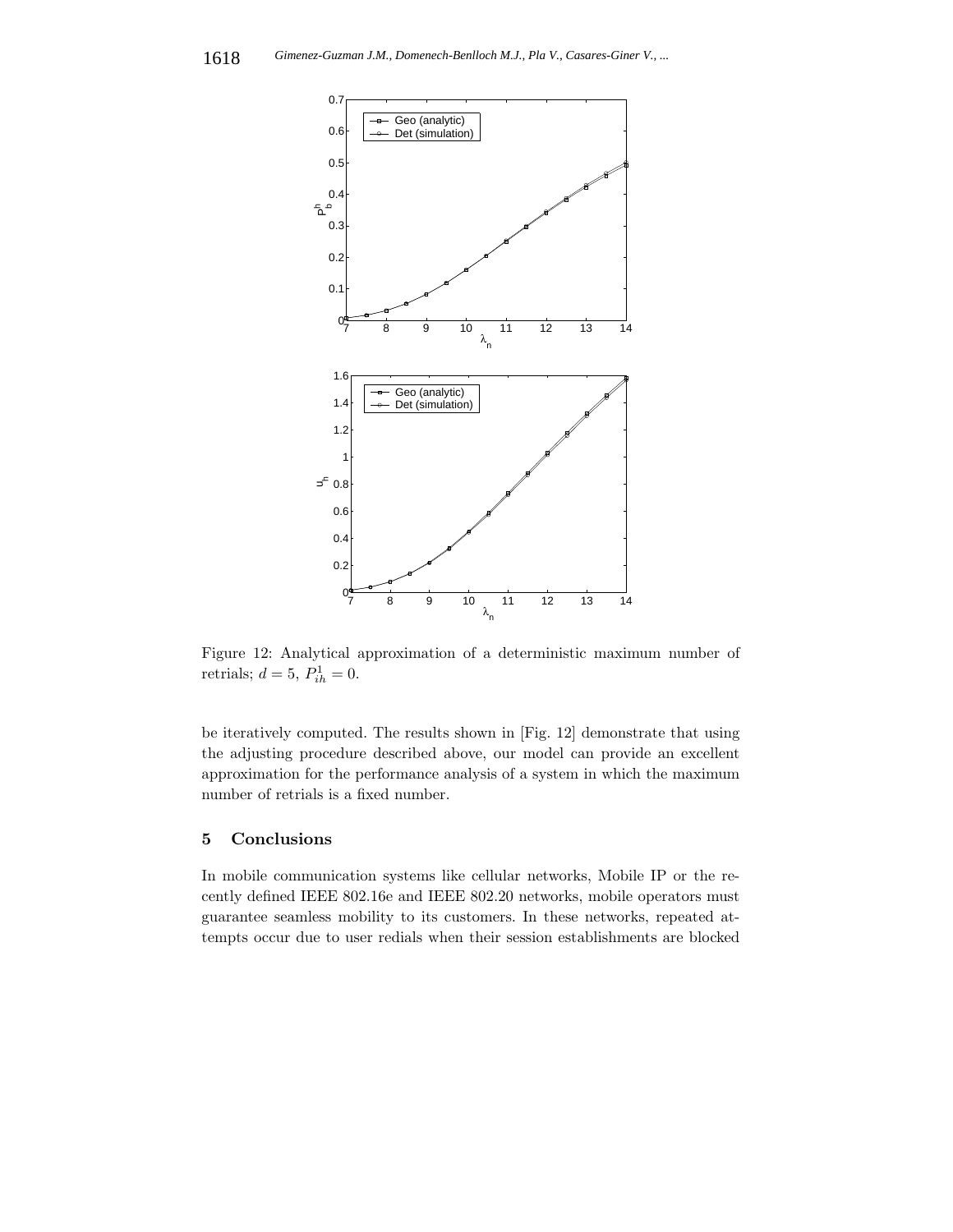and also due to automatic retries when a handover fails. The impact of both phenomena plays an important role in the system performance and, therefore, it should not be ignored. However, the main feature of the Markovian model describing such a complex system is the space-heterogeneity along the two infinite dimensions. Due to this fact, we have developed an approximate methodology that aggregates users in the retrial/redial orbit beyond a given occupancy and that is able to get as much accuracy as desired.

A numerical evaluation of the system has been performed in order to evaluate the impact of the reattempt phenomena in the system performance. We have studied the effect of automatic retrials for handovers while the user remains into the handover area, giving some guidelines to the network operators in order to configure this behavior optimally.

Finally, we have shown how our model can be used to obtain a tight performance approximation when the time between reattempts and maximum number of reattempts are deterministic. Results of this approximate method are compared against those obtained by simulation, concluding that the proposed method is very accurate.

#### **Acknowledgements**

This work was supported by the Spanish Government (30% PGE) and the European Commission (70% FEDER) through projects TSI2005-07520-C03-03 and TEC2004-06437-C05-01 and by *C´atedra Telef´onica de Internet y Banda Ancha* (e-BA) from the Universidad Politécnica de Valencia. Besides M. Jose Domenech-Benlloch was supported by the Spanish Ministry of Education and Science under contract AP-2004-3332.

#### **References**

- [Artalejo and Pozo 2002] Artalejo, J.R., Pozo, M.: "Numerical calculation of the stationary distribution of the main multiserver retrial queue"; Annals of Operations Research, 116, 1–4 (2002), 41–56.
- [Bolton et al. 2007] Bolton, W., Xiao, Y., Guizani, M.: "IEEE 802.20: mobile broadband wireless access"; IEEE Wireless Communications, 14 (2007), 84–95.
- [Bonald and Roberts 2003] Bonald, T., Roberts, J.: "Congestion at flow level and the impact of user behaviour"; Computer Networks, 42 (2003), 521–536.
- [Bright and Taylor 1995] Bright, L., Taylor, P.G.: "Calculating the equilibrium distribution of level dependent quasi-birth-and-death processes"; Communications in Statistics-Stochastic Models, 11, 3 (1995), 497–525.
- [Domenech et al. 2005] Domenech-Benlloch, M.J., Gimenez-Guzman, J.M., Martinez-Bauset, J., Casares-Giner, V.: "Efficient and accurate methodology for solving multiserver retrial systems"; IEE Electronic Letters, 41, 17 (2005), 967–969.
- [Falin 1983] Falin, G.: "Calculation of probability characteristics of a multiline system with repeat calls"; Moscow University Computational Mathematics and Cybernetics, 1 (1983), 43–49.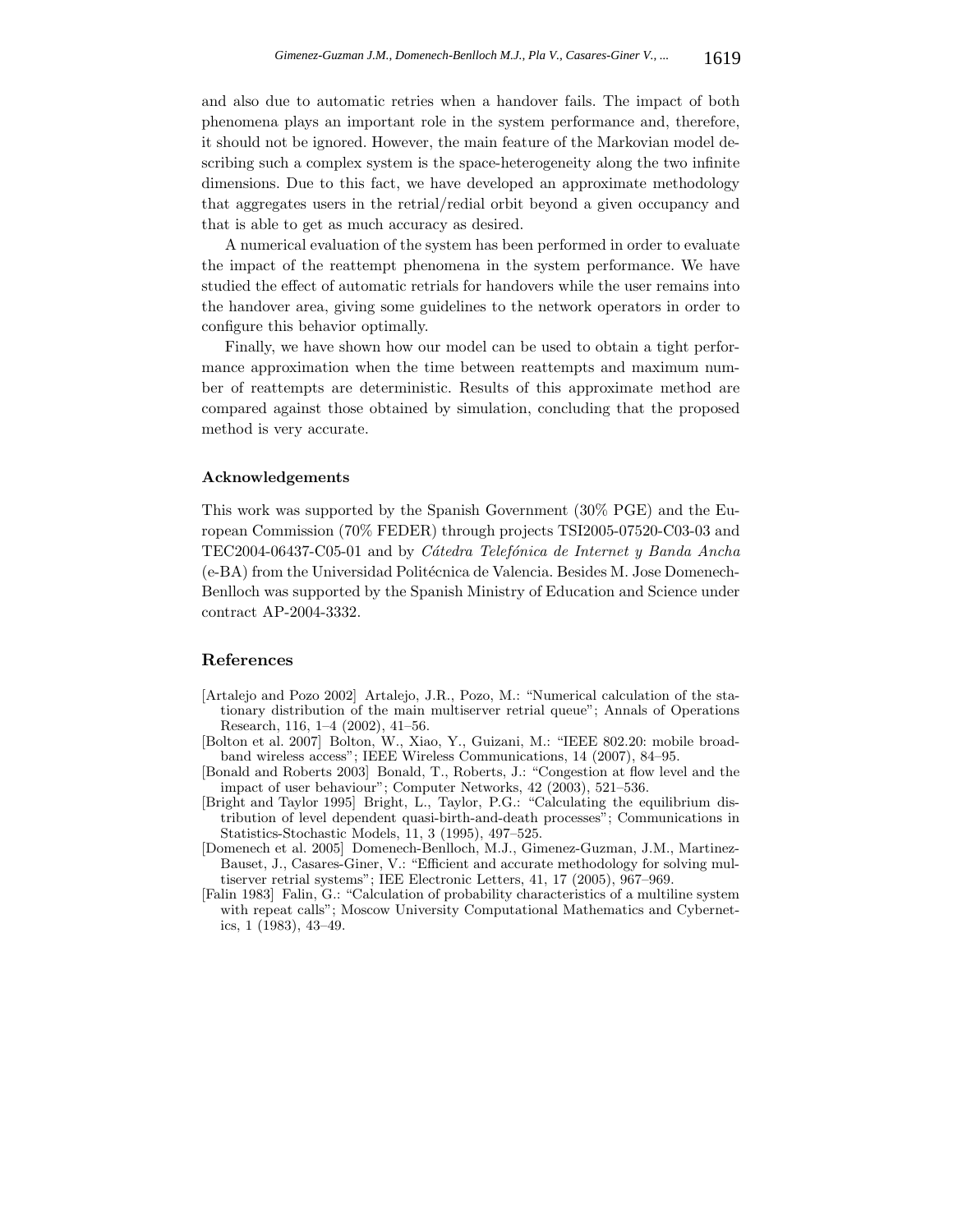- [Gimenez et al. 2007] Gimenez-Guzman, J.M., Domenech-Benlloch, M.J., Pla, V., Casares-Giner, V., Martinez-Bauset, J.: "Efecto de los remarcados y reintentos autom´aticos en redes celulares"; IEEE Latin America Transactions, 5, 6 (2007), 433–440.
- [IEEE 802.16] IEEE 802.16 standard. http://www.ieee802.org/16/pubs/P80216e.html May 2007.
- [Jonin and Sedol 1970] Jonin, G., Sedol, J.: "Telephone systems with repeated calls"; Proc. 6th International Teletraffic Conference ITC'6 (1970), 435.1–435.5.
- [Khan and Zeghlache 1997] Khan F., Zeghlache, D.: "Effect of Cell Residence Time Distribution on the Performance of Cellular Mobile Networks"; Proc. of IEEE VTC, (1997), 949–953.
- [Latouche and Ramaswami 1999] Latouche, G., Ramaswami, V.: "Introduction to Matrix Analytic Methods in Stochastic Modeling"; ASA-SIAM (1999).
- [Marsan et al. 1999] Marsan, M.A., Carolis, G.D., Leonardi, E., Cigno, R.L., Meo, M.: "How many cells should be considered to accurately predict the performance of cellular networks?"; Proc. European Wireless, (1999).
- [Marsan et al. 2001] Marsan, M.A., Carolis, G.D., Leonardi, E., Cigno, R.L., Meo, M.: "Efficient estimation of call blocking probabilities in cellular mobile telephony networks with customer retrials"; IEEE Journal on Selected Areas in Communications, 19, 2 (2001), 332–346.
- [Neuts 1981] Neuts, M.: "Matrix-geometric Solutions in Stochastic Models: An Algorithmic Approach"; The Johns Hopkins University Press (1981).
- [Neuts and Rao 1990] Neuts, M., Rao, B.: "Numerical investigation of a multiserver retrial model"; Queueing systems, 7 (1990), 169–190.
- [Onur et al. 2002] Onur, E., Deliç, H., Ersoy, C., Çağlayan, M.U.: "Measurement-based replanning of cell capacities in GSM networks"; Computer Networks, 39 (2002), 749–767.
- [Orlik and Rappaport 2001] Orlik, P., Rappaport, S.: "On the Handoff Arrival Process in Cellular Communications"; Wireless Networks Journal (WINET), 7, 2 (2001), 147–157.
- [Pla and Casares-Giner 2002] Pla, V., Casares-Giner, V.: "Effect of the handoff area sojourn time distribution on the performance of cellular networks"; Proc. of IEEE MWCN, (2002), 401–405.
- [Servi 2002] Servi, L.D.: "Algorithmic solutions to two-dimensional birth-death processes with application to capacity planning"; Telecommunication Systems, 21, 2–4 (2002), 205–212.
- [Tran-Gia and Mandjes 1997] Tran-Gia, P., Mandjes, M.: "Modeling of customer retrial phenomenon"; IEEE Journal on Selected Areas in Communications, 15, 8 (1997), 1406–1414.

#### **A Computation of the approximate model parameters**

By balancing the probability flux into and out of a particular set of states we can compute  $M_n$ ,  $p_n$ ,  $M_h$  and  $p_h$ . In general, we define two sets of states  $S_a$  and  $S_b$  and equate the transition rates between them, i.e. the balance equations:

$$
\sum_{x \in S_a, y \in S_b} q_{xy} \pi_x = \sum_{x \in S_a, y \in S_b} q_{yx} \pi_y
$$

To compute parameters  $M_n$  and  $p_n$  we define  $Q_n$  different values for  $S_a$  and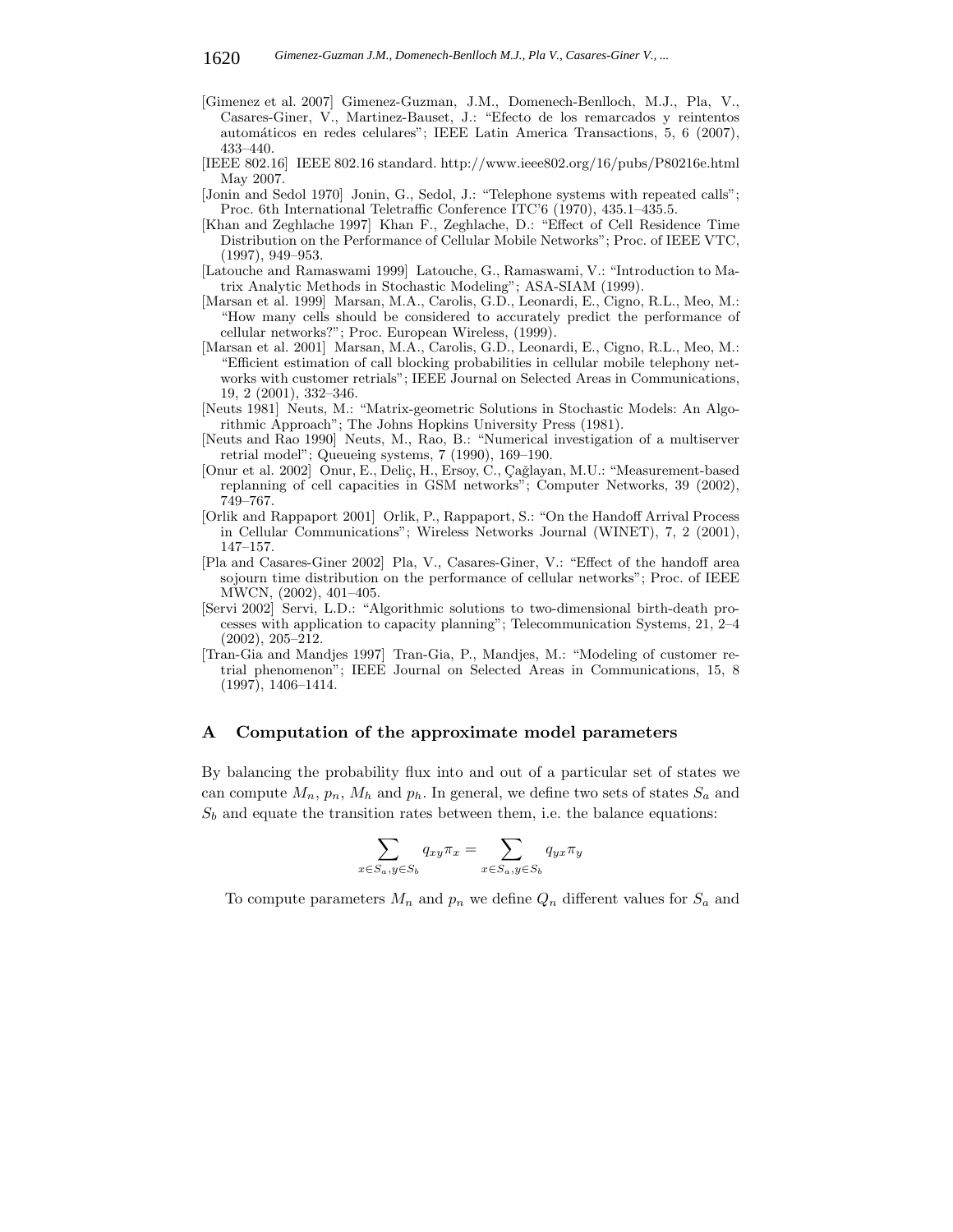$S_b$ , being

$$
S_a^{(i)} = \{(k, m, s) : 0 \le k \le C; m = i - 1; 0 \le s \le Q_h\}
$$
  

$$
S_b^{(i)} = \{(k, m, s) : 0 \le k \le C; m = i; 0 \le s \le Q_h\}
$$

for  $i \in [1, Q_n]$ . Using these sets of states we will obtain a different balance equation for each value of  $i\colon$ 

$$
-i=1:
$$

$$
\mu_{red} \sum_{k=0}^{L-1} \sum_{s=0}^{Q_h} \pi(k,2,s) + f \mu_{red} \sum_{s=0}^{Q_h} \pi(L,2,s) + \mu_{red} (1-f) P_{in} \sum_{s=0}^{Q_h} \pi(L,2,s) +
$$
  
+
$$
\mu_{red} P_{in} \sum_{k=L+1}^{C} \sum_{s=0}^{Q_h} \pi(k,2,s) = \lambda_n (1-f)(1-P_{in}^1) \sum_{s=0}^{Q_h} \pi(L,0,s) + \lambda_n (1-P_{in}^1) \sum_{k=L+1}^{C} \sum_{s=0}^{Q_h} \pi(k,0,s)
$$

 $- i = 2:$ 

**–** ...

$$
2\mu_{red} \sum_{k=0}^{L-1} \sum_{s=0}^{Q_h} \pi(k,1,s) + 2f\mu_{red} \sum_{s=0}^{Q_h} \pi(L,1,s) + 2\mu_{red}(1-f) P_{in} \sum_{s=0}^{Q_h} \pi(L,1,s) +
$$
  
+2\mu\_{red} P\_{in} \sum\_{k=L+1}^{C} \sum\_{s=0}^{Q\_h} \pi(k,1,s) = \lambda\_n (1-f)(1-P\_{in}^1) \sum\_{s=0}^{Q\_h} \pi(L,1,s) + \lambda\_n (1-P\_{in}^1) \sum\_{k=L+1}^{C} \sum\_{s=0}^{Q\_h} \pi(k,1,s)

$$
- i = Q_n:
$$
  
\n
$$
\alpha_n \sum_{k=0}^{L-1} \sum_{s=0}^{Q_h} \pi(k, Q_n, s) + f \alpha_n \sum_{s=0}^{Q_h} \pi(L, Q_n, s) + \alpha_n (1-f) P_{in} \sum_{s=0}^{Q_h} \pi(L, Q_n, s) +
$$
  
\n
$$
+ \alpha_n P_{in} \sum_{k=L+1}^{C} \sum_{s=0}^{Q_h} \pi(k, Q_n, s) = \lambda_n (1-f) (1-P_{in}^1) \sum_{s=0}^{Q_h} \pi(L, Q_n - 1, s) +
$$
  
\n
$$
+ \lambda_n (1-P_{in}^1) \sum_{k=L+1}^{C} \sum_{s=0}^{Q_h} \pi(k, Q_n - 1, s)
$$

Summing all the balance equations:

$$
\mu_{red} \sum_{k=0}^{L-1} \sum_{m=0}^{Q_h-1} \sum_{s=0}^{Q_h} m \pi(k, m, s) + f \mu_{red} \sum_{m=0}^{Q_h-1} \sum_{s=0}^{Q_h} m \pi(L, m, s) + \mu_{red} (1 - f) P_{in} \sum_{m=0}^{Q_h-1} \sum_{s=0}^{Q_h} m \pi(L, m, s) +
$$
  
+ 
$$
\mu_{red} P_{in} \sum_{k=L+1}^{C} \sum_{m=0}^{Q_h-1} \sum_{s=0}^{Q_h} m \pi(k, m, s) + \alpha_n \sum_{k=0}^{L-1} \sum_{s=0}^{Q_h} \pi(k, Q_n, s) + f \alpha_n \sum_{s=0}^{Q_h} \pi(L, Q_n, s) +
$$
  
+ 
$$
\alpha_n (1 - f) P_{in} \sum_{s=0}^{Q_h} \pi(L, Q_n, s) + \alpha_n P_{in} \sum_{k=L+1}^{C} \sum_{s=0}^{Q_h} \pi(k, Q_n, s) =
$$
  
= 
$$
\lambda_n (1 - f) (1 - P_{in}^1) \sum_{m=0}^{Q_h-1} \sum_{s=0}^{Q_h} \pi(L, m, s) + \lambda_n (1 - P_{in}^1) \sum_{k=L+1}^{C} \sum_{m=0}^{Q_h-1} \sum_{s=0}^{Q_h} \pi(k, m, s)
$$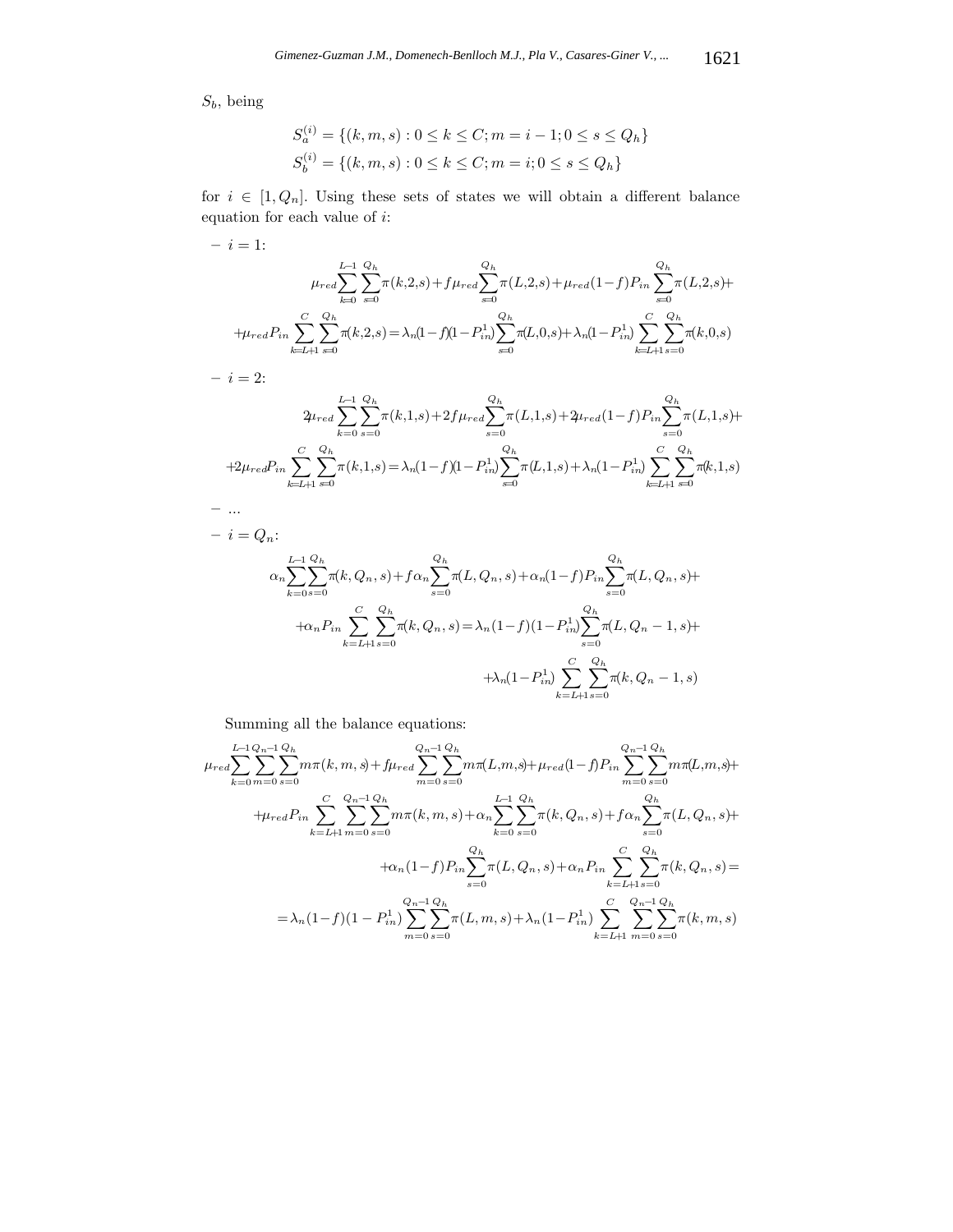Reordering the last equation and taking into account that the rate of blocked first new sessions attempts is equal to the sum of the rates of successful and abandoning redials, we obtain

$$
\lambda_n(1-f)(1-P_{in}^1)\sum_{s=0}^{Q_h}\pi(L,Q_n,s) + \lambda_n(1-P_{in}^1)\sum_{k=L+1}^{C}\sum_{s=0}^{Q_h}\pi(k,Q_n,s) =
$$
  

$$
= M_n\mu_{red}\left[p_n\sum_{k=0}^{L-1}\sum_{s=0}^{Q_h}\pi(k,Q_n,s) + p_nf\sum_{s=0}^{Q_h}\pi(L,Q_n,s) +
$$
  

$$
+p_n(1-f)P_{in}\sum_{s=0}^{Q_h}\pi(L,Q_n,s) + p_nP_{in}\sum_{k=L+1}^{C}\sum_{s=0}^{Q_h}\pi(k,Q_n,s)\right]
$$
(7)

From the last balance equation  $(i = Q_n)$ :

$$
\lambda_n(1-f)(1-P_{in}^1)\sum_{s=0}^{Q_h}\pi(L,Q_n-1,s)+\lambda_n(1-P_{in}^1)\sum_{k=L+1}^{C}\sum_{s=0}^{Q_h}\pi(k,Q_n-1,s)=
$$
  
\n
$$
=M_n\mu_{red}\left[\sum_{k=0}^{L-1}\sum_{s=0}^{Q_h}\pi(k,Q_n,s)+f\sum_{s=0}^{Q_h}\pi(L,Q_n,s)+(1-f)P_{in}\sum_{s=0}^{Q_h}\pi(L,Q_n,s)+
$$
  
\n
$$
+P_{in}\sum_{k=L+1}^{C}\sum_{s=0}^{Q_h}\pi(k,Q_n,s)-p_n\sum_{k=0}^{L-1}\sum_{s=0}^{Q_h}\pi(k,Q_n,s)-
$$
  
\n
$$
-p_nf\sum_{s=0}^{Q_h}\pi(L,Q_n,s)-p_n(1-f)P_{in}\sum_{s=0}^{Q_h}\pi(L,Q_n,s)-
$$
  
\n
$$
-p_nP_{in}\sum_{k=L+1}^{C}\sum_{s=0}^{Q_h}\pi(k,Q_n,s)\right]
$$
 (8)

Summing Eqs. (7) and (8) we obtain:

$$
\lambda_n (1 - P_{in}^1) \left[ \sum_{k=L+1}^C \sum_{s=0}^{Q_h} \left[ \pi(k, Q_n - 1, s) + \pi(k, Q_n, s) \right] + (1 - f) \sum_{s=0}^{Q_h} \left[ \pi(L, Q_n - 1, s) + \pi(L, Q_n, s) \right] \right] =
$$
\n
$$
= M_n \mu_{red} \left[ \sum_{k=0}^{L-1} \sum_{s=0}^{Q_h} \pi(k, Q_n, s) + f \sum_{s=0}^{Q_h} \pi(L, Q_n, s) + (1 - f) P_{in} \sum_{s=0}^{Q_h} \pi(L, Q_n, s) + P_{in} \sum_{k=L+1}^C \sum_{s=0}^{Q_h} \pi(k, Q_n, s) \right]
$$

Finally, we can obtain the desired values for  $p_n$  and  $\mathcal{M}_n$  :

$$
p_n = \frac{\zeta_1}{\zeta_2} \quad ; \quad M_n = \frac{\lambda_n(1-P_{in}^1)\zeta_2}{\mu_{red}\zeta_3}
$$

where

$$
\zeta_1 = \sum_{k=L+1}^{C} \sum_{s=0}^{Q_h} \pi(k, Q_n, s) + (1 - f) \sum_{s=0}^{Q_h} \pi(L, Q_n, s)
$$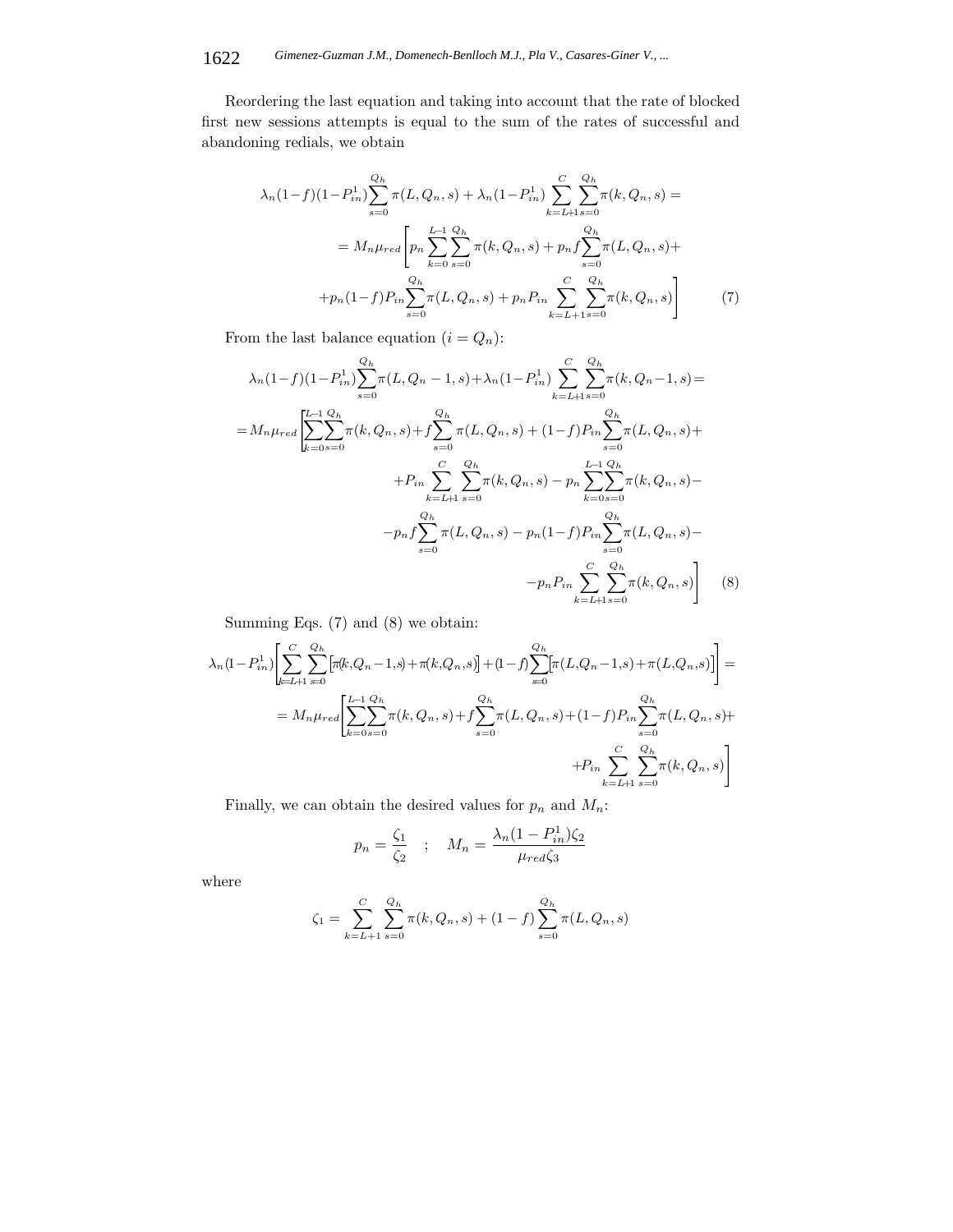$$
\zeta_2 = \sum_{k=L+1}^{C} \sum_{s=0}^{Q_h} \left[ \pi(k, Q_n - 1, s) + \pi(k, Q_n, s) \right] + (1 - f) \sum_{s=0}^{Q_h} \left[ \pi(L, Q_n - 1, s) + \pi(L, Q_n, s) \right]
$$
  

$$
\zeta_3 = \sum_{k=0}^{L-1} \sum_{s=0}^{Q_h} \pi(k, Q_n, s) + [f + (1 - f)P_{in}] \sum_{s=0}^{Q_h} \pi(L, Q_n, s) + P_{in} \sum_{k=L+1}^{C} \sum_{s=0}^{Q_h} \pi(k, Q_n, s)
$$

The computation of  $M_h$  and  $p_h$  is similar, considering the following values for  $S_a$  and  $S_b$  :

$$
S_a^{(j)} = \{(k, m, s) : 0 \le k \le C; 0 \le m \le Q_n; s = j - 1\}
$$
  

$$
S_b^{(j)} = \{(k, m, s) : 0 \le k \le C; 0 \le m \le Q_n; s = j\}
$$

for  $j \in [1, Q_h]$ . Using these sets of states we will obtain the next balance equations:

$$
- j = 1:
$$
\n
$$
\mu_{ret} \sum_{k=0}^{C-1} \sum_{m=0}^{Q_n} \pi(k, m, 1) + \mu_{ret} P_{ih} \sum_{m=0}^{Q_n} \pi(C, m, 1) = \lambda_h (1 - P_{ih}^1) \sum_{m=0}^{Q_n} \pi(C, m, 0)
$$
\n
$$
- s = 2:
$$
\n
$$
2\mu_{ret} \sum_{k=0}^{C-1} \sum_{m=0}^{Q_n} \pi(k, m, 2) + 2\mu_{ret} P_{ih} \sum_{m=0}^{Q_n} \pi(C, m, 2) = \lambda_h (1 - P_{ih}^1) \sum_{m=0}^{Q_n} \pi(C, m, 1)
$$
\n
$$
- ...
$$
\n
$$
- j = Q_h:
$$

$$
\alpha_h \sum_{k=0}^{C-1} \sum_{m=0}^{Q_n} \pi(k, m, Q_h) + \alpha_h P_{ih} \sum_{m=0}^{Q_n} \pi(C, m, Q_h) = \lambda_h (1 - P_{ih}^1) \sum_{m=0}^{Q_n} \pi(C, m, Q_h - 1)
$$

The sum of these balance equations is

$$
\lambda_h(1 - P_{ih}^1) \sum_{m=0}^{Q_h} \sum_{s=0}^{Q_h-1} \pi(C, m, s) = \mu_{ret} \sum_{k=0}^{C-1} \sum_{s=0}^{Q_h} \sum_{s=0}^{Q_h-1} s \pi(k, m, s) + \mu_{ret} P_{ih} \sum_{m=0}^{Q_h} \sum_{s=0}^{Q_h-1} s \pi(C, m, s) + M_h \mu_{ret}(1 - p_h) \sum_{k=0}^{C-1} \sum_{s=0}^{Q_h} \pi(k, m, Q_h) + M_h \mu_{ret}(1 - p_h) P_{ih} \sum_{m=0}^{Q_h} \pi(C, m, Q_h)
$$

and reordering the last expression:

$$
\lambda_h (1 - P_{ih}^1) \left[ \sum_{m=0}^{Q_n} \sum_{s=0}^{Q_h} \pi(C, m, s) - \sum_{m=0}^{Q_n} \pi(C, m, Q_h) \right] = \mu_{ret} \left[ \sum_{k=0}^{C-1} \sum_{s=0}^{Q_n} \sum_{s=0}^{Q_h - 1} s \pi(k, m, s) + M_h \sum_{k=0m=0}^{C-1} \sum_{s=0}^{Q_n} \pi(C, m, Q_h) - p_h M_h \sum_{k=0m=0}^{C-1} \sum_{s=0}^{Q_n} \pi(k, m, Q_h) + P_{ih} \sum_{m=0}^{Q_n} \sum_{s=0}^{Q_h - 1} s \pi(C, m, s) + M_h P_{ih} \sum_{m=0}^{Q_n} \pi(C, m, Q_h) - p_h M_h P_{ih} \sum_{m=0}^{Q_n} \pi(C, m, Q_h) \right]
$$